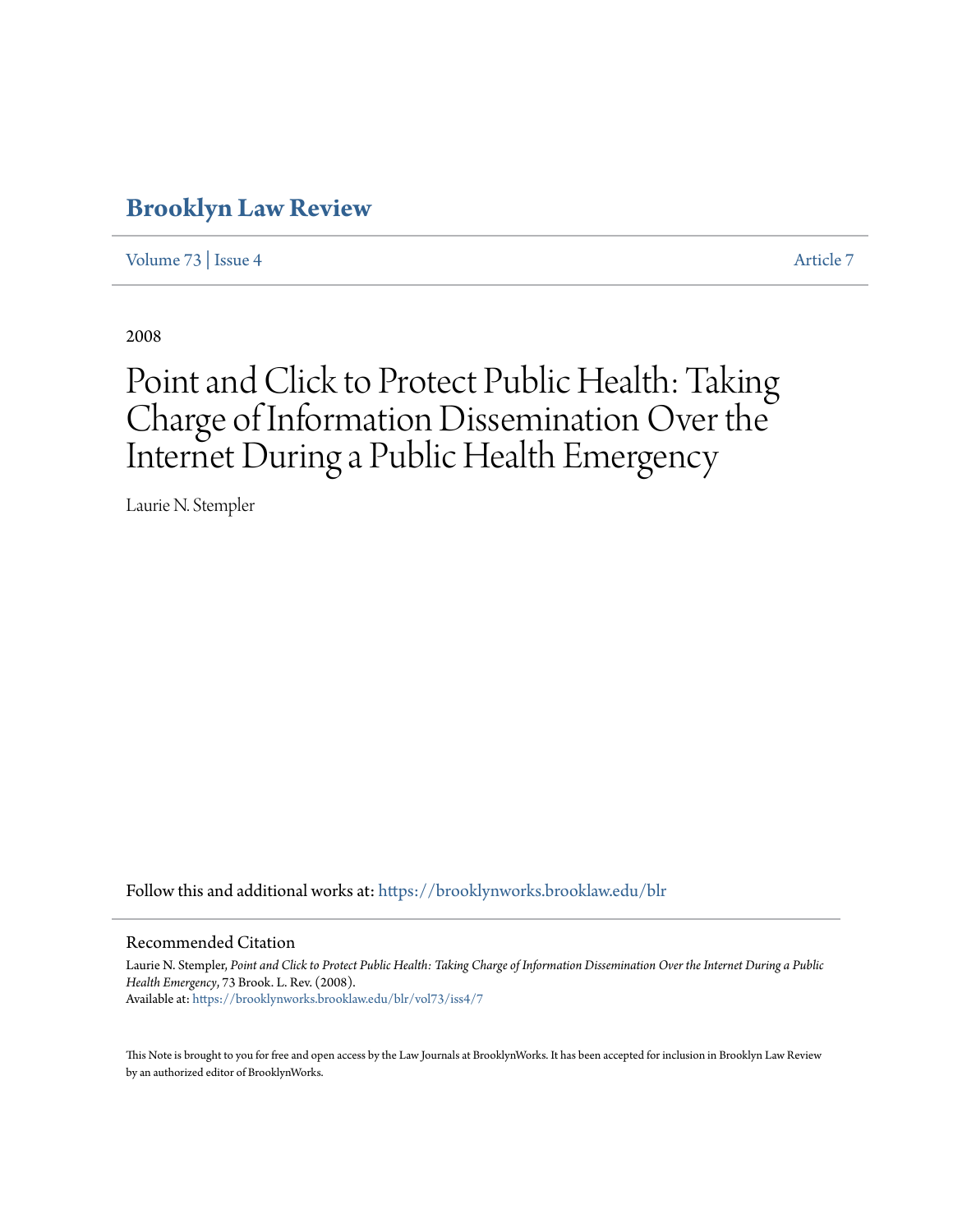## Point and Click to Protect Public Health

### TAKING CHARGE OF INFORMATION DISSEMINATION OVER THE INTERNET DURING A PUBLIC HEALTH EMERGENCY

#### INTRODUCTION

 $\overline{a}$ 

Modern information technology enables our nation to respond to public health emergencies in unprecedented ways.<sup>1</sup> Information dissemination is no longer limited to newspapers, books, and word of mouth. Instead, the Internet has become an overwhelmingly popular venue for the rapid spread of information and sharing of ideas.2 But while the Internet has undoubtedly benefited society, it may hinder our nation's ability to respond effectively to public health emergencies.<sup>3</sup> Individual users can obtain and share information about health and news alerts quickly,<sup>4</sup> but such online sources are not

 $1$  The United States suffered from several public health emergencies in the first half of the twentieth century, such as tuberculosis, yellow fever, and smallpox. KENNETH R. WING ET AL., PUBLIC HEALTH LAW 10, 16 (2007); Wendy K. Mariner et al., Jacobson v. Massachusetts: It's Not Your Great-Great-Grandfather's Public Health Law, 95 AM. J. PUB. HEALTH 581, 582 (2005). At the time, vaccines were largely unavailable and hospitals were not the modern institutions we know today. Id. at 582. As recently as the 1960s, public attention and response to health risks were often delayed. For example, outcry against the use of DDT reached its peak only after publication of a book: Rachel Carson's Silent Spring. WING ET AL., supra, at 17. In the new millennium, the Internet provides a speedy way to share information. MARK SABLEMAN, MORE SPEECH, NOT LESS: COMMUNICATIONS LAW IN THE INFORMATION AGE 236 (1997) ("Computer linkups such as electronic mail and the Internet allow parties to communicate easily and practically instantly with persons who are far away."). 2 JOHN B. HORRIGAN, ONLINE NEWS 1, 10 (2006), http://www.pewinternet.org/

pdfs/PIP\_News.and.Broadband.pdf (noting that thirty-five percent of adults who use the Internet turn to websites, including blogs, for news each day).<br><sup>3</sup> Public health emergencies include "emergencies created by contagious"

disease, whether through an act of bioterror or a widespread, naturally-occurring epidemic." WING ET AL., supra note 1, at 234. For an example of how modern communication technology interferes with responses to public health emergencies, see  $infra$  Part II.C.  $4$  See SUSANNAH FOX, ONLINE HEALTH SEARCH 2006 1, 9, http://

www.pewinternet.org/pdfs/PIP\_Online\_Health\_2006.pdf (finding that eighty percent of Americans used the Internet to find information about health issues and fifty-one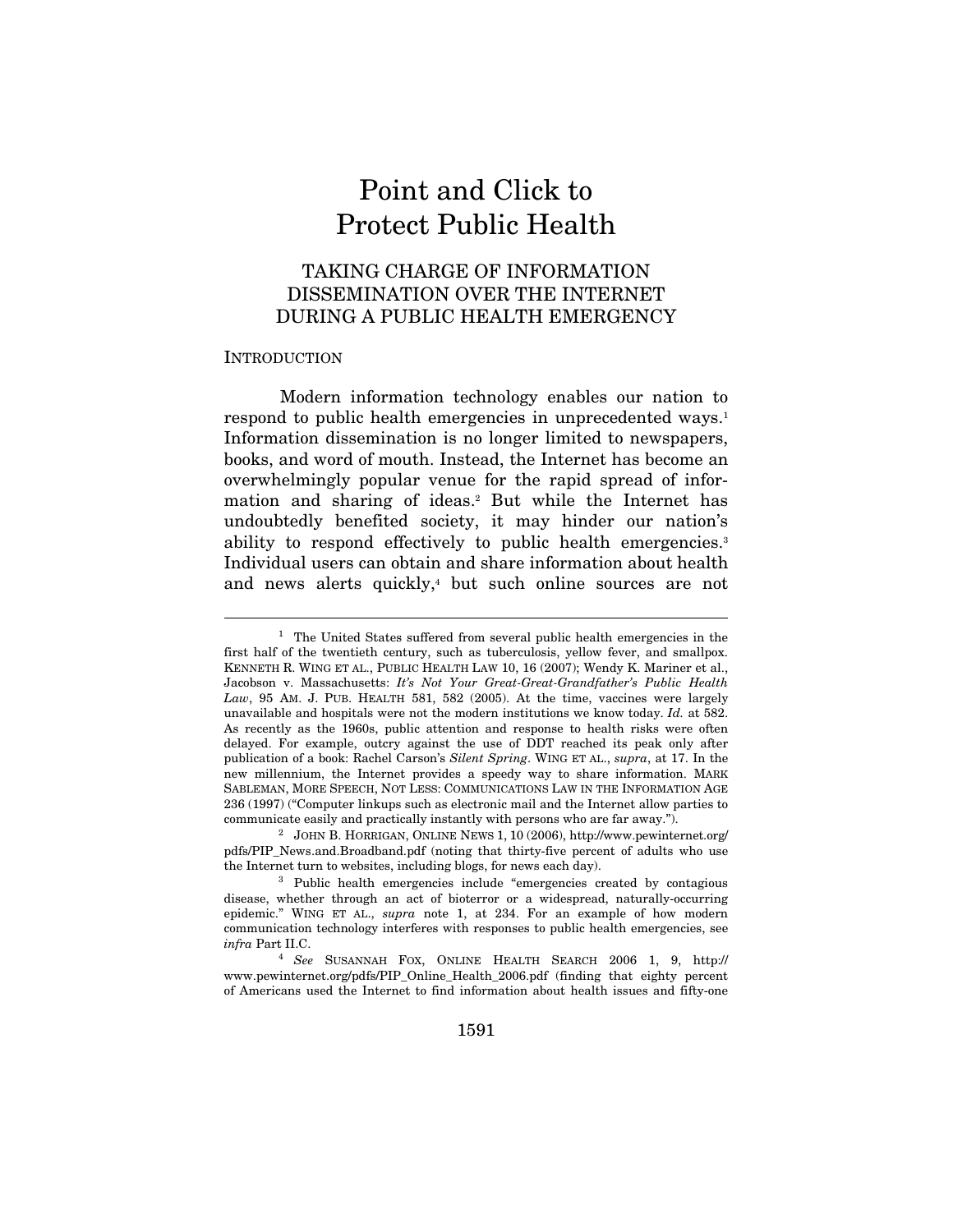always reliable.5 Information disseminated over the Internet is not always accurate and sometimes creates panic or confusion among lay citizens during public health emergencies.<sup>6</sup> Chaos and confusion among members of the general public can impede the success of local and national response plans.

Commentators as well as state and federal agencies have recognized that our nation's public health laws are outdated.7 However, recent efforts to modernize state and federal emergency response plans have neglected to account for the impact that the Internet may have during a public health emergency.8 Specifically, communication over the Internet may cause the public to receive conflicting information and lead to panic. This Note will argue that current public health emergency response plans should be amended both to address the Internet's role during a public health emergency and to minimize the impact of individual Internet users' influence on the public's perception of a public health emergency. Part I will evaluate current state and federal emergency response plans that include provisions for communicating health threats to the general public. Part II will examine the nature and reliability of information exchanged in the Internet community. Part II will also explore instances when the Internet further weakened already poor responses to public health emergencies. Finally, Part III will suggest steps authorities should take through

the 2001 anthrax attacks.<br><sup>7</sup> Matthew E. Brown, Reconsidering the Model State Emergency Health

percent of users wanted to share the information they obtained); HORRIGAN, supra note 2, at 8 (observing that less experienced users rely on information obtained by more % advanced users). 5 See infra Part II.B. 6 See infra Part II.C for a discussion of the Internet's role immediately after a  $\,$  6 See infra Part II.C for a discussion of the Internet's role immediately after

Powers Act, 14 ANNALS HEALTH L. 95, 119 (2005) ("[T]he bulk of states' public health law is forty to one hundred years old and does not reflect modern legal norms or contemporary mechanisms of disease prevision and control."). One reason to dedicate time to drafting a proper emergency response plan is that Congress, especially after disasters such as hurricane Katrina in 2004, desires specific plans for how the administration will respond to emergencies. Hillary R. Ahle, Anticipating Pandemic Avian Influenza: Why the Federal and State Preparedness Plans Are for the Birds, 10 DEPAUL J. HEALTH CARE L. 213, 217 (2007); Gardiner Harris, Fear of Flu Outbreak Rattles Washington, N.Y. TIMES, Oct. 5, 2005, at A23 (quoting Senator Tom Harkin's comment that Congress wanted "specific goals and procedures . . . to take to prepare for this"). Another motivation behind revising public health emergency response plans is to better prepare the nation for a bioterrorist attack, which could have a serious impact on both public health and the economy. See Lawrence O. Gostin, When Terrorism Threatens Health: How Far Are Limitations on Personal and Economic Liberties Justified?, 55 FLA. L. REV. 1105, 1127-28 (2003) (contending that bioterrorism poses a very real and significant threat to our nation).  $^8\;$  See infra Part I.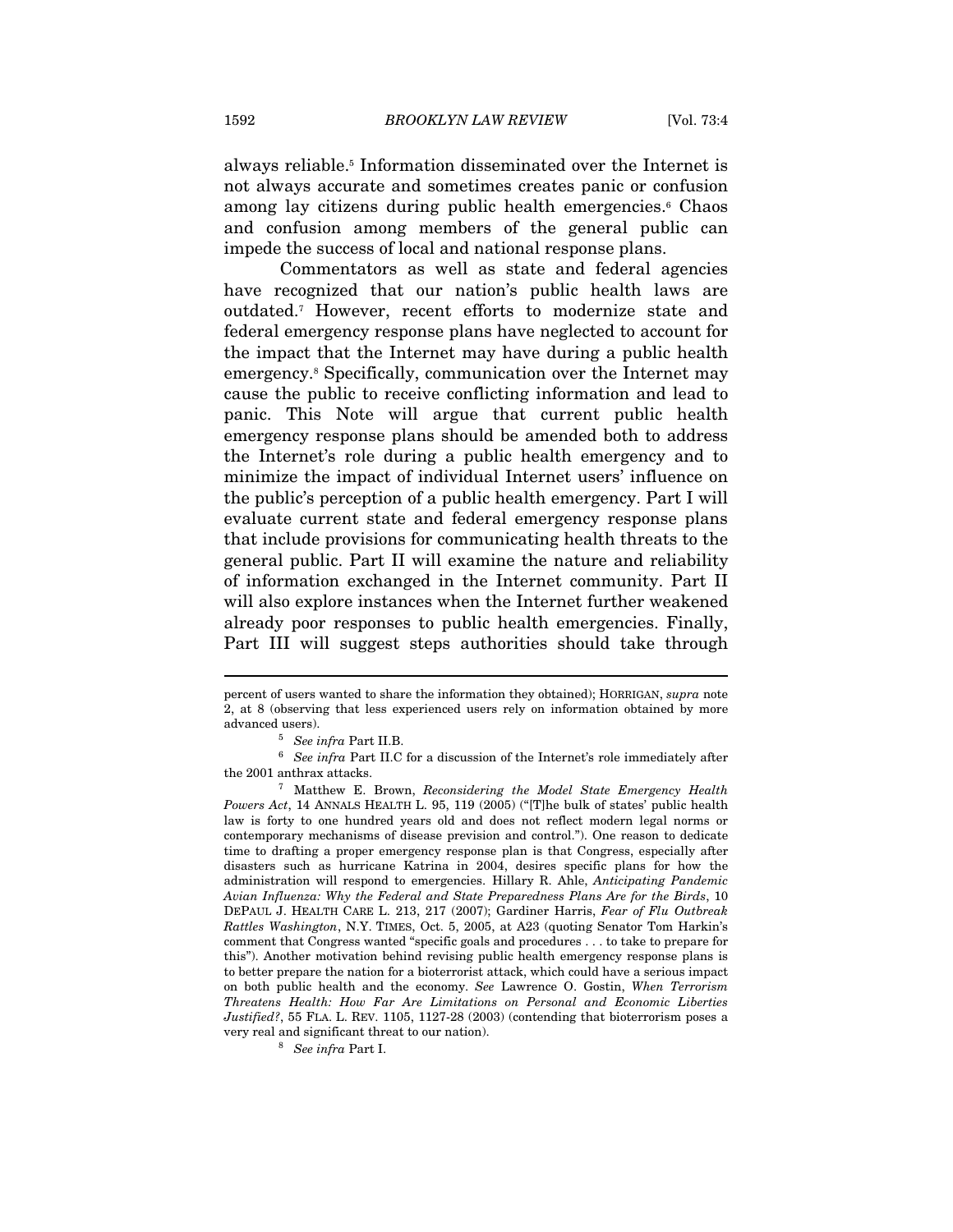legislation to improve the dissemination of accurate and trustworthy information over the Internet.

#### I. CURRENT EMERGENCY RESPONSE PLANS

Congress and state legislatures have attempted to improve plans that govern responses to public health emergencies in recent years. After the confusion that ensued from the 2001 anthrax scare, the Centers for Disease Control ("CDC") quickly completed the Model State Emergency Health Powers Act ("MSEHPA").9 On the federal level, one of the emergency response plans proposed shortly after the anthrax incident was the Public Health Security and Bioterrorism Preparedness and Response Act of 2002.<sup>10</sup> While updated legislation in this area is certainly needed, these plans fail to consider that advanced information technology requires society to adapt emergency response protocols to a new communication era.

#### A. State Level: Model State Emergency Health Powers Act

In October 2001, the CDC commissioned the Georgetown Center for Law and the Public's Health to construct a model act that would guide local health authorities in formulating a plan for responding to public health emergencies.11 One impetus for revamping state response plans was a

 $9\,$  Brown, supra note 7, at 96. For an account of the public response to the anthrax attacks, see *infra* Part II.C.<br><sup>10</sup> Public Health Security and Bioterrorism Preparedness and Response Act

of 2002, Pub. L. No. 107-188, 116 Stat. 594 (2002); Ryan R. Kemper, Note, Responding to Bioterrorism: An Analysis of Titles I and II of the Public Health Security and Bioterrorism Preparedness and Response Act of 2002, 83 WASH. U. L.Q. 385, 404 (2005). 11 JAMES G. HODGE JR. & LAWRENCE O. GOSTIN, THE MODEL STATE

EMERGENCY HEALTH POWERS ACT—A BRIEF COMMENTARY 3, 7, 9 (Jan. 2002), http://www.publichealthlaw.net/MSEHPA/Center%20MSEHPA%20Commentary.pdf. As defined by the MSEHPA,

<sup>[</sup>a] "public health emergency" is an occurrence or imminent threat of an illness or health condition that: (1) is believed to be caused by any of the following: (i) bioterrorism; (ii) the appearance of a novel or previously controlled or eradicated infectious agent or biological toxin; (iii) [a natural disaster;] (iv) [a chemical attack or accidental release; or] (v) [a nuclear attack or accident]; and (2) poses a high probability of any of the following harms: (i) a large number of deaths in the affected population; (ii) a large number of serious or long-term disabilities in the affected population; or (iii) widespread exposure to an infectious or toxic agent that poses a significant risk of substantial future harm to a large number of people in the affected population.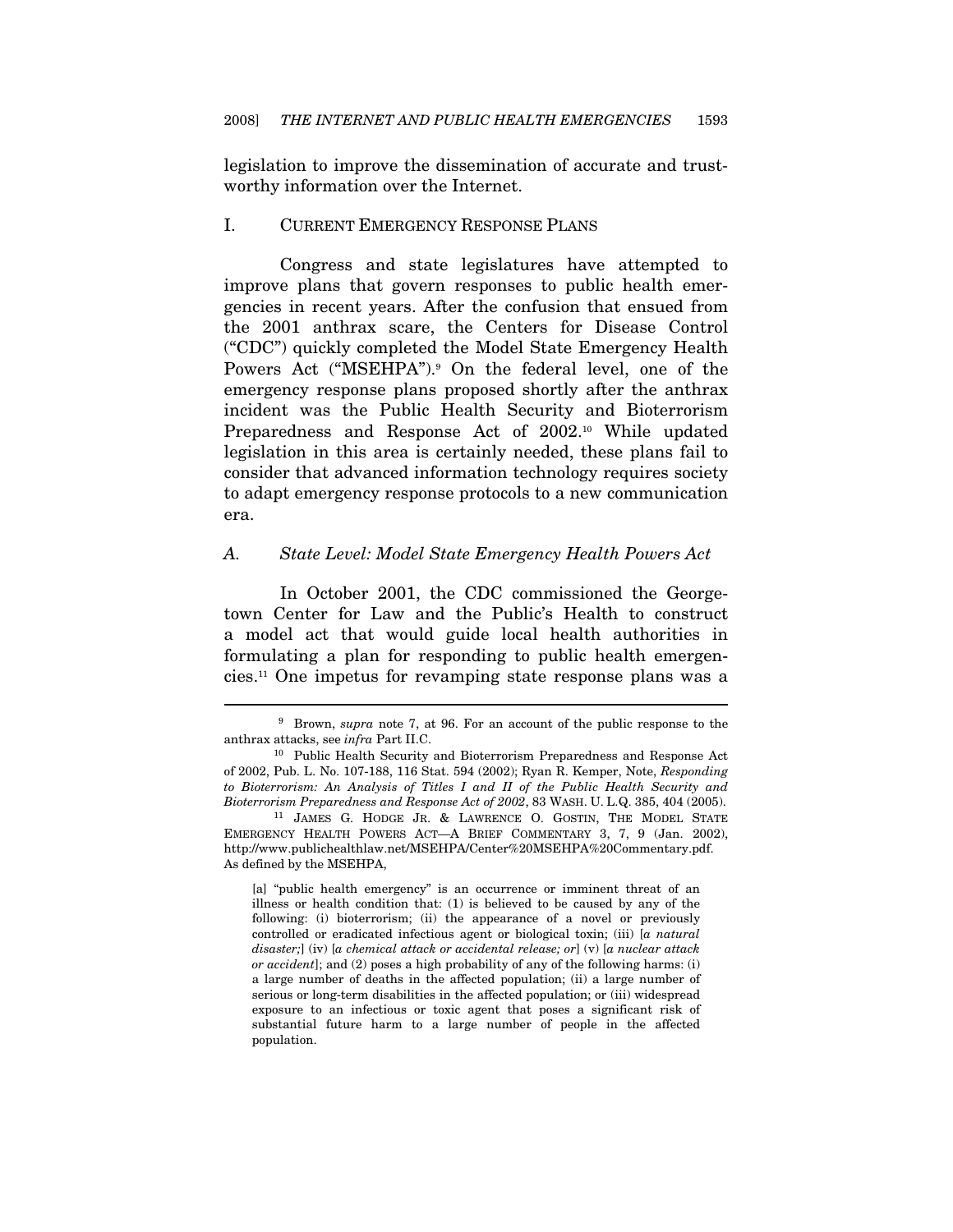concern that public health emergency regulations infringed on individuals' freedoms, a concern that has blossomed over the past century.12 Indeed, states have become more conscientious in providing due process when engaging in activities of public health management, such as surveillance, vaccination, and quarantine.13

The other motivation behind the MSEHPA was the U.S. response to the anthrax attacks. After the 2001 anthrax scare demonstrated weaknesses in the country's ability to respond to a bioterrorist attack,14 the CDC became anxious to have the model act completed.15 The Georgetown Center completed its draft in December 2001.16 As of July 15, 2006, forty-four states and the District of Columbia had introduced a version of the MSEHPA.<sup>17</sup>

The MSEHPA's drafters focused on granting authority to local public health agencies that would help local authorities prevent, detect, manage, and control public health

MODEL STATE EMERGENCY HEALTH POWERS ACT § 104(m) (Ctr. for L. & the Pub. Health at Georgetown and Johns Hopkins Univs., Draft, Dec. 21, 2001), available at http://www.publichealthlaw.net/MSEHPA/MSEHPA2.pdf.

<sup>&</sup>lt;sup>12</sup> HODGE & GOSTIN, supra note 11, at 10 ("Existing public health laws may pre-date vast changes in constitutional and statutory law that have altered social and legal conceptions of individual rights. Contemporary standards of equal protection and due process in constitutional law and of disability discrimination, privacy, and civil rights in statutory law must be reflected in public health law."); see also Mariner et al., supra note 1, at 581 ("Preserving the public's health in the 21st century requires preserving respect for personal liberty."); Leah Z. Ziskin & Drew A. Harris, State Health Policy for Terrorism Preparedness, 97 AM. J. PUB. HEALTH 1583, 1584 (2007) ("States had concerns that their ability to respond effectively to public health emergencies might be hampered because their older statutes did not reflect current thinking about individual rights and privacy and were not applicable to modern healthcare delivery systems.").<br><sup>13</sup> Ziskin & Harris, *supra* note 12, at 1585. Federal and state statutes restrict

the amount of time individuals may be quarantined without a court order and provide opportunities for quarantined individuals to have hearings. For example, New York City grants individuals who are suspected of carrying a communicable disease the right to a hearing and requires a court order authorizing detention for more than sixty days. 24 RCNY § 11.55(a), (f) (Supp. 2007); see also Mariner et al., supra note 1, at 586 (noting that segregating individuals suspected of being infected requires substantial

 $^{14}\,$  See infra Part II.C for a description of the nation's response to the 2001 anthrax incident.<br><sup>15</sup> Brown, *supra* note 7, at 96.<br><sup>16</sup> HODGE & GOSTIN, *supra* note 11, at 9.<br><sup>17</sup> See The Center for Law and the Public's Health at Georgetown & Johns

Hopkins Universities, Model State Public Health Laws, http://www.publichealthlaw.net/ Resources/Modellaws.htm#MSEHPA (last visited Apr. 16, 2008).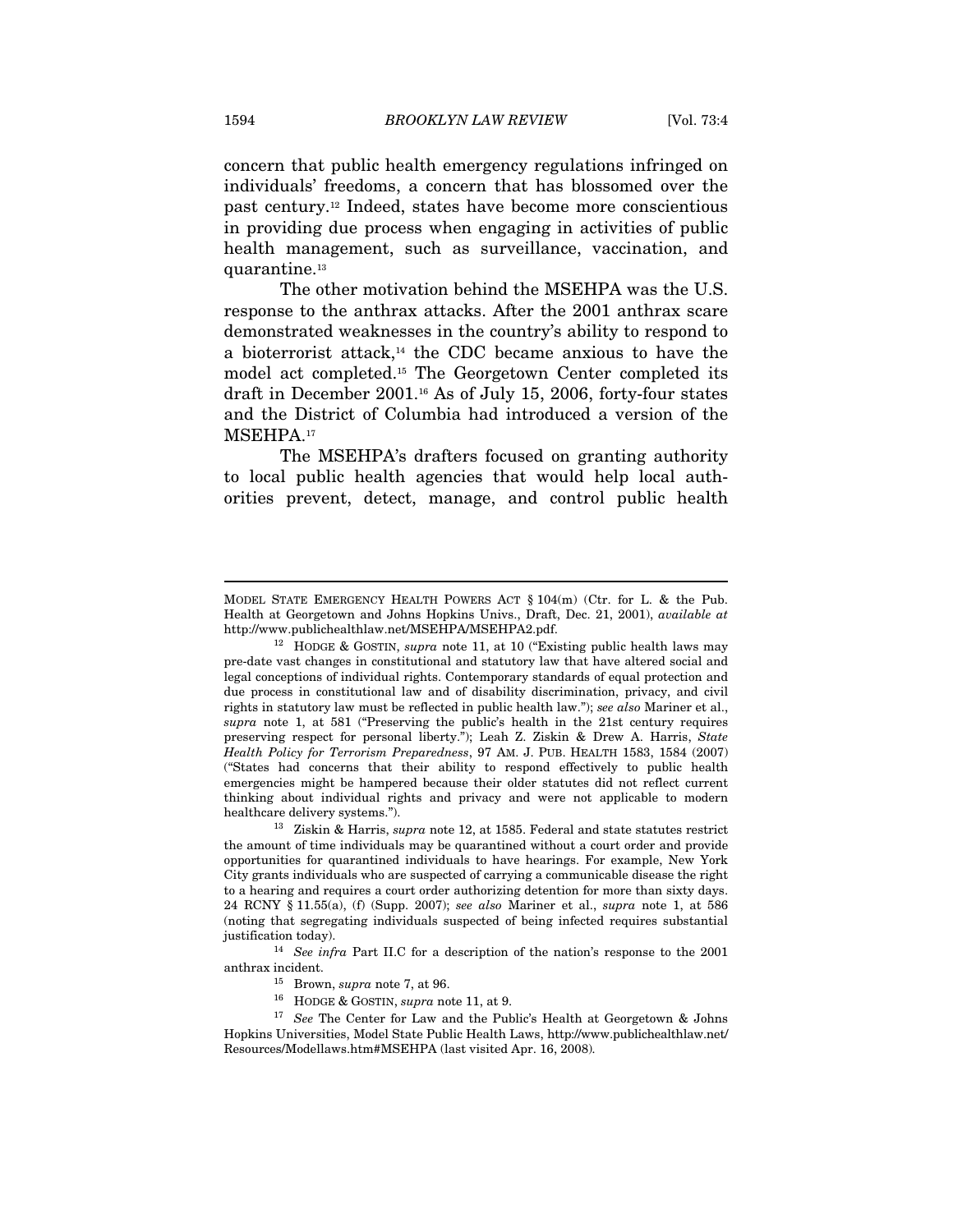emergencies.18 The MSEHPA aims to improve communication during a public health emergency (1) between authorities so that appropriate bodies are notified once a potential outbreak has occurred and (2) between authorities and the public so that the public understands how to protect itself and how local agencies are handling the emergency.19 However, the MSEHPA fails to provide a detailed communication plan. Specifically, the provisions for sharing information about a public health emergency fail to mention the Internet as a medium of communication. Moreover, the model act's article that dictates how the authorities will notify the public of a public health emergency lacks guidelines for responding to the counterproductive effects of rapidly spread rumors and false information, which are likely to occur in an age of advanced communication technology.20

The MSEHPA contains several provisions that set forth specific instructions for communicating information about a public health emergency, $21$  indicating that the drafters recognized the importance of facilitating communication during a public health emergency. For example, Article III includes instructions pertaining to the nature of the information that must be exchanged between authorities.<sup>22</sup> In addition, the MSEHPA provides that only necessary information must be shared,<sup>23</sup> suggesting that the drafters recognized an interest in protecting information. Further evidence that the MSEHPA drafters were concerned about the control of communication

<sup>&</sup>lt;sup>18</sup> MODEL STATE EMERGENCY HEALTH POWERS ACT pmbl., at 6 (Ctr. for L. & the Pub. Health at Georgetown and Johns Hopkins Univs., Draft, Dec. 21, 2001), % available at http://www.publichealthlaw.net/MSEHPA/MSEHPA2.pdf.  $^{19}$  Id. §§ 303, 701.  $^{20}$  Id. art. VII.

<sup>&</sup>lt;sup>21</sup> Id. §§ 303, 401, 403(b). 22 Id. § 303(a), (b). The MSEHPA requires the public safety authority to notify the public health authority when it receives information about an illness, health condition, or suspicious event. Id.  $\S$  303(a). It requires the public health authority to notify the public safety authority when it becomes aware of an illness or health condition that may be related to bioterrorism. Id. § 303(b). As defined by the MSEHPA, a "'[p]ublic safety authority' means . . . any local government agency that acts principally to protect or preserve the public safety; or any person directly authorized to act on behalf of the . . . local agency." Id. § 104(n). As defined by the MSEHPA, a "'[p]ublic health authority' is . . . any local government agency that acts principally to protect or preserve the public's health; or any person directly authorized to act on behalf of the ... local public health agency."  $Id. \$  104(*l*).<br><sup>23</sup> Id.  $\frac{8}{303(c)}$  ("Sharing of information on reportable illnesses, health

conditions, unusual clusters, or suspicious events between public health and safety authorities shall be restricted to the information necessary for the treatment, control, investigation, and prevention of a public health emergency.").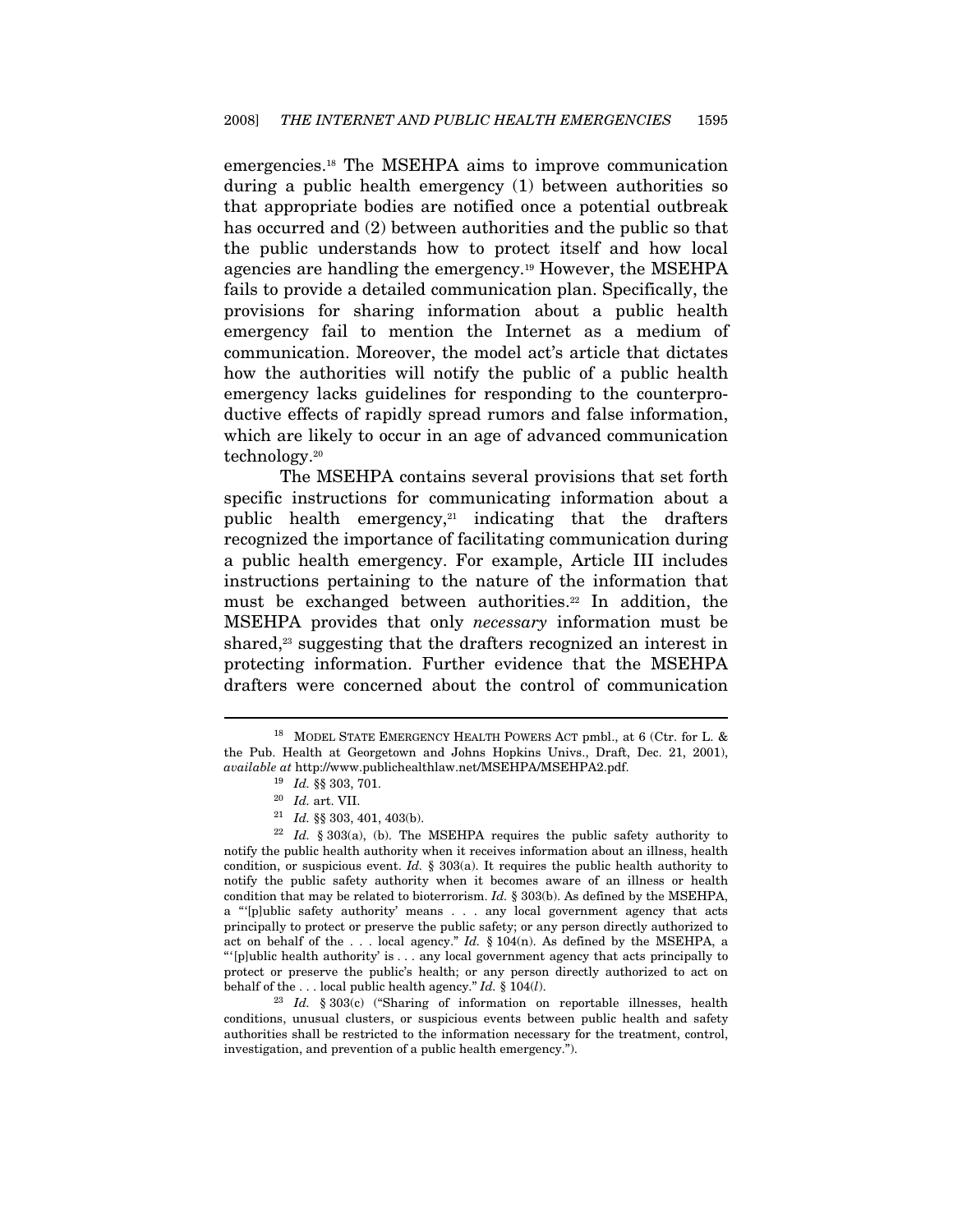appears in Article IV, which grants the public health authority the power to "[o]rganiz[e] public information activities" after the declaration of a public health emergency.24 This fairly broad grant of authority leaves substantial discretion to the public health authority to determine how information will be shared with the public. However, none of these provisions mention the Internet or advise the public health authority to use modern technology to assist in the response to a public health emergency.

Article VII, which addresses communicating the nature of emergencies to the public, would be the article most likely to contain directions about communicating over the Internet.25 Article VII requires the public health authority to inform the public that a public health emergency has been declared, how individuals can protect themselves, and what steps authorities are taking to address the situation.26 The article also provides guidance for communicating with disabled individuals and non-English-speaking members of the public, $27$  which suggests that the drafters intended to provide for widespread and effective communication. However, Article VII lacks specific guidelines for controlling the dissemination of information to the public. It fails to provide a specific method for informing the public of an emergency and instead broadly directs authorities to use "all available and reasonable means calculated to bring the information promptly to the attention of the general public."28 It also ignores the possibility that the public may hear about the emergency declaration from another source prior to the public health authority's efforts to communicate information about the emergency. This lack of control and specificity may prove problematic when authorities are required to respond rapidly and must decide what information to disclose, when to disclose it, and to whom it should be disclosed.29

Although the MSEHPA lacks specific guidelines for communicating to the public, the model act's drafters

 $^{24}$  Id. § 403(b).  $^{25}$  See id. art. VII.  $^{26}$  Id. § 701. For a definition of "public health authority," see supra note 22. Id. § 701(b), (c).

<sup>&</sup>lt;sup>28</sup> Id. § 701(a). <sup>28</sup> Id. § 701(a). *Emergency Preparedness, Response & Recovery* Checklist: Beyond the Emergency Management Plan, 37 J. HEALTH L. 503, 514 (2004) (identifying such information as important for an emergency communication plan).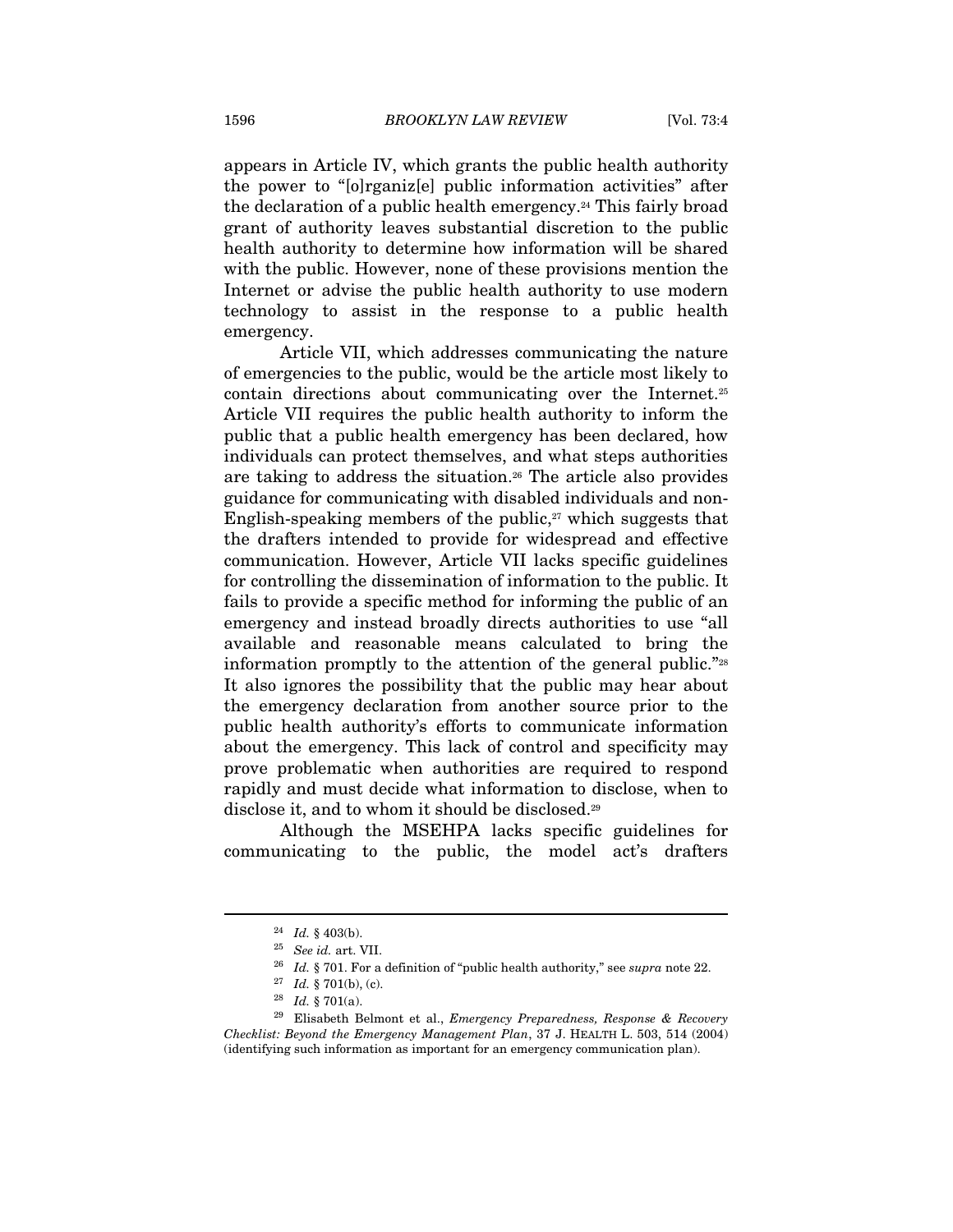acknowledged that the MSEHPA is not all-inclusive.30 Perhaps in recognition of its limited coverage, the MSEHPA leaves room for expanding the public health authority's duties.31 For example, the MSEHPA allows the governor to appoint a Public Health Emergency Planning Commission,<sup>32</sup> which would be responsible for delivering to the governor a public emergency response plan that may include guidelines for notifying the public and "[o]ther measures necessary to carry out the purposes of this Act."33 The use of the words "other measures necessary" suggests that the MSEHPA leaves room for further regulation of communication to the public.

#### B. Federal Level: Public Health Security and Bioterrorism Preparedness Act of 2002

The federal government also recognized the need for a revised national response plan after the 2001 anthrax attacks, which left healthcare workers misinformed, members of the public panicked, and everyone confused about the seriousness of the outbreak.34 The nation's shaky response moved Congress to enact the Public Health Security and Bioterrorism Preparedness Act of 2002.35 The Act attempts to strengthen the federal government's response to a bioterrorist attack.36 It sets "preparedness goals" that aim to assist state and local governments in planning how to respond to an attack.37 In

<sup>30</sup> For example, the MSEHPA omits certain areas of law, such as regulation % of health care. HODGE & GOSTIN, supra note 11, at 36.<br><sup>31</sup> MODEL STATE EMERGENCY HEALTH POWERS ACT § 202(a).<br><sup>32</sup> Id. § 202(a).<br><sup>33</sup> Id. § 202(a).<br><sup>34</sup> Caron Chess & Lee Clarke, *Facilitation of Risk Communication Durin* 

Anthrax Attacks of 2001: The Organizational Backstory, 97 AM. J. PUB. HEALTH 1578, 1578, 1580 (2007).<br><sup>35</sup> Kemper, *supra* note 10, at 403.<br><sup>36</sup> Some commentators claim that the threat of a bioterrorist attack has been

blown out of proportion and that we are wasting valuable resources trying to combat an event that is unlikely to occur. George J. Annas, The Statute of Security: Human Rights and Post-9/11 Epidemics, 38 J. HEALTH L. 319, 327-29 (2005). However, Japan, Iraq, and the former Soviet Union have all had biological weapons programs, and Iran, North Korea, and Syria are suspected of having such programs. Gostin, supra note 7, at 1119. Additional reasons to develop response strategies in the event of a bioterrorist attack include the fact that biological weapons are easy and relatively inexpensive to develop, anthrax has been used against our nation in the past decade, and drills testing our emergency procedures have demonstrated significant weaknesses in our nation's preparedness.  $Id$ . at 1112-13.

 $37$  Kemper, supra note 10, at 404 (citing Public Health Security and Bioterrorism Preparedness and Response Act of 2002, Pub. L. No. 107-188, § 101(b), 116 Stat. 594, 597 (2002)).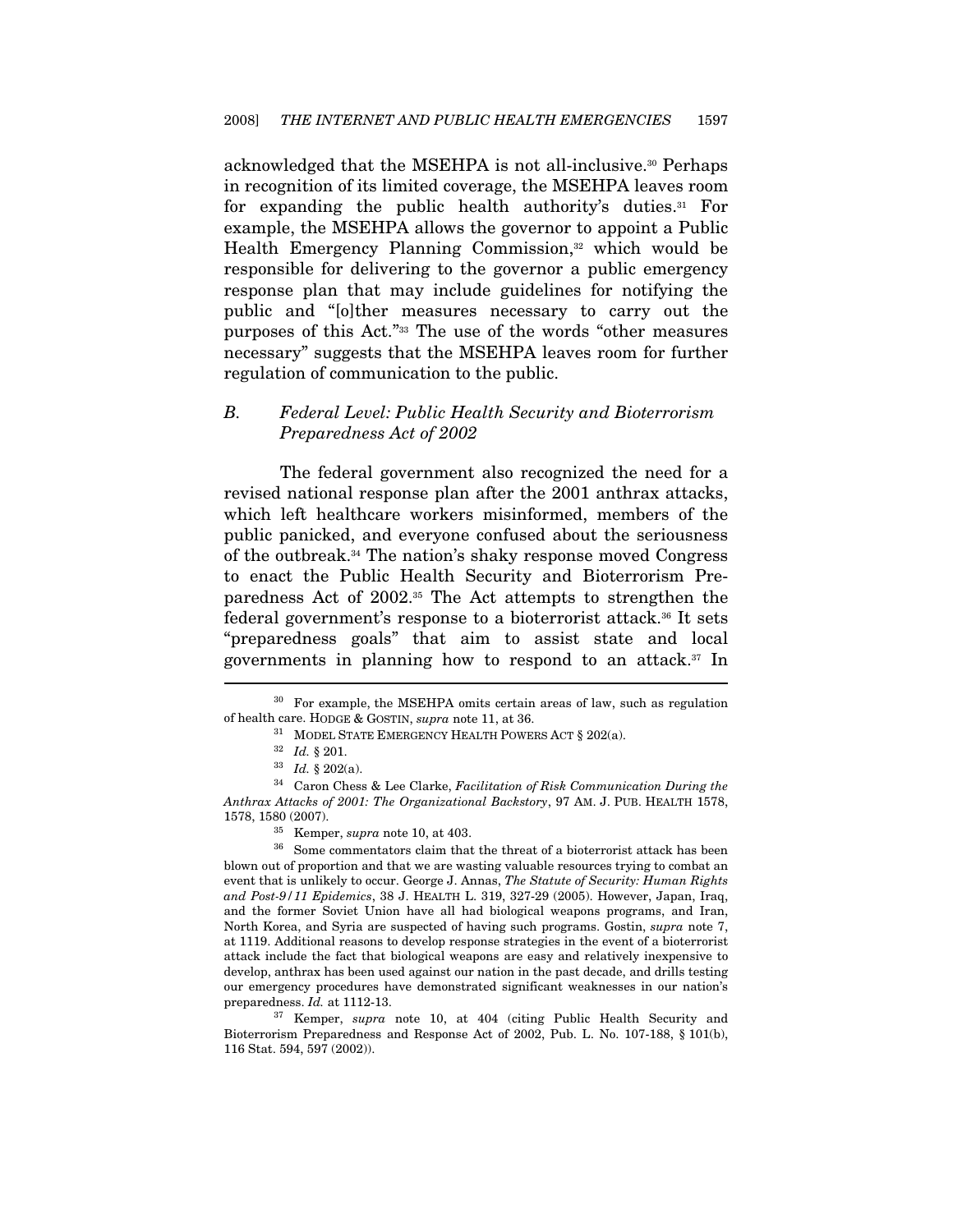addition, the Act establishes the office of Assistant Secretary for Public Health and Emergency Preparedness under the Department of Health and Human Services to control the Department's response mechanisms.<sup>38</sup>

The Act also contains a number of provisions that focus on improving communications.39 For example, it grants the Secretary of Health and Human Services the power to use the Health Alert Network ("HAN") as the main system of communication and surveillance<sup>40</sup> and to establish an Emergency Public Information and Communications Advisory Committee, a body charged with recommending ways to communicate a public health emergency to the public.41

The extent to which the Act provides specific guidelines for communicating to the public during an emergency is limited to designating the responsibility for developing a plan to the Secretary and recommending the creation of a federal website for bioterrorism.42 The purpose of the federal website would be to inform the public and specific interest groups, such as medical workers, about bioterrorism.43 The website would also provide links to the websites of state and local authorities.44 However, the Act does not provide guidance for conveying the authority or reliability of such a website,<sup>45</sup> although such information would assist Internet users in distinguishing the official website from other websites that may simultaneously

 $38$  Id. at 406.<br> $39$  Public Health Security and Bioterrorism Preparedness and Response Act

of 2002, Pub. L. No. 107-188, § 104 (b)-(d), 116 Stat. 594, 605-06 (2002).<br><sup>40</sup> Kemper, *supra* note 10, at 408. The HAN disseminates information concerning disease data and surveillance, treatment suggestions, and health alerts via high-speed Internet to state and local officials. Id. at 395-96. The HAN is concerned with informing health departments and providers rather than the general public. LINDA YOUNG LANDESMAN, PUBLIC HEALTH MANAGEMENT OF DISASTERS: THE PRACTICE GUIDE 148 (2d ed. 2005). 41 Public Health Security and Bioterrorism Preparedness Act of 2002

<sup>§ 104(</sup>b)(3)(B), 116 Stat. at 605-06 ("The EPIC Advisory Committee shall make recommendations to the Secretary and the working group under subsection (a) and report on appropriate ways to communicate public health information regarding bioterrorism and other public health emergencies to the public."). The committee was to terminate one year following enactment of the Bioterrorism Preparedness Act. Id.  $$ 104(b)(3)(E), 116 \text{ Stat. at } 606.$ <sup>42</sup> Id.  $$ 104(c), (d), 116 \text{ Stat. at } 606.$ 

<sup>43</sup> Id. § 104(b)(3), 116 Stat. at 606.<br>
44 Id. § 104(d), 116 Stat. at 606.<br>
45 Id. § 104(d), 116 Stat. at 606.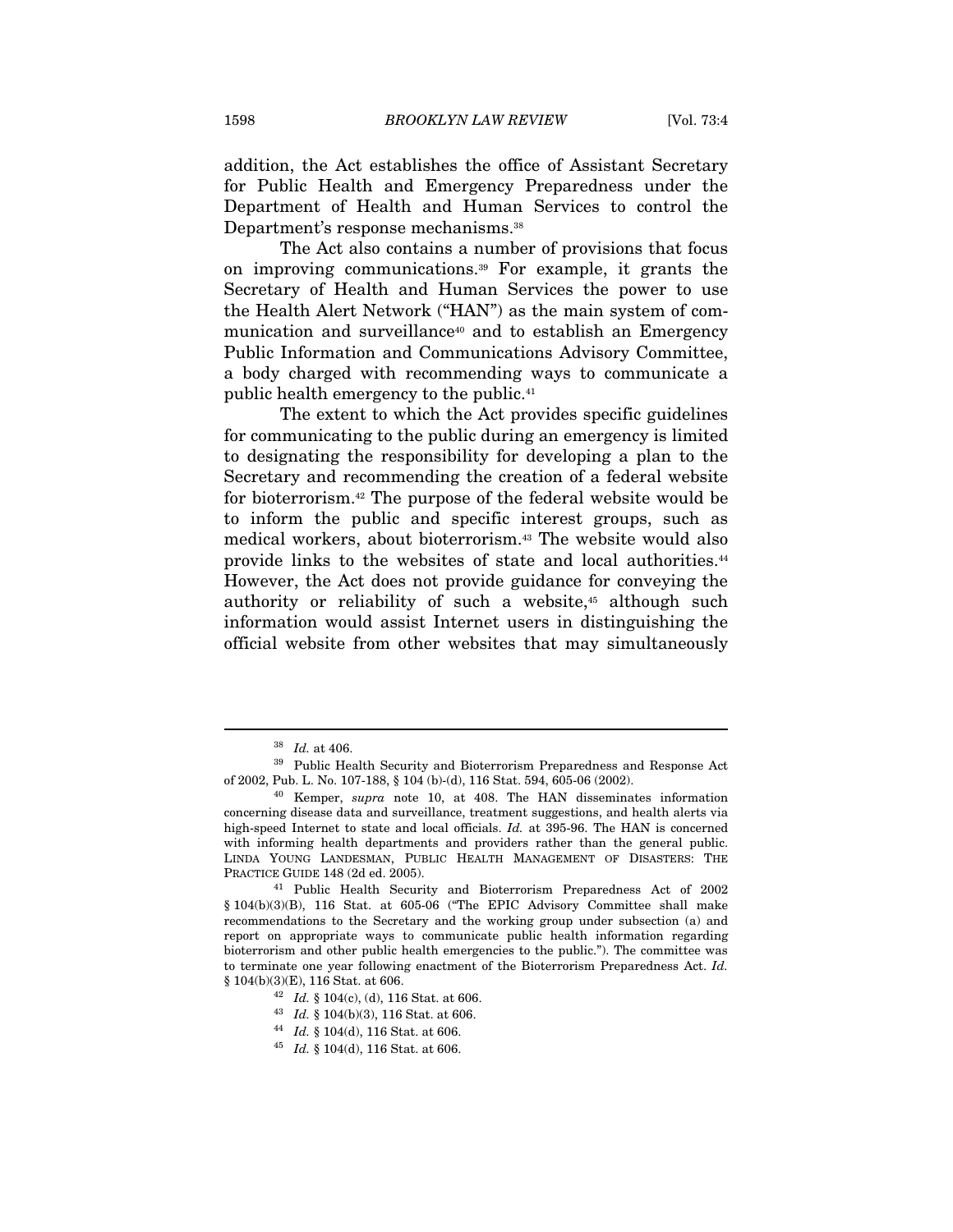provide information about a particular biological agent or about the risks associated with a particular disease or vaccination.<sup>46</sup>

The MSEHPA and the Bioterrorism Preparedness Act demonstrate that although lawmakers are contemplating methods of communication during public health emergencies, they have failed to acknowledge the Internet as an overwhelmingly popular channel of information. The Internet's prominent role in the sharing of information makes it imperative for future legislation to account for the impact of cyberspace communications.47

#### II. INFORMATION DISSEMINATED VIA THE INTERNET

The Internet's capacity for rapid communication enables the public to become informed of an event much more quickly than in the past. But speed alone is insufficient to improve responses to emergencies in today's Internet-dominated world. The information conveyed about emergencies must also be accurate so that the public can appropriately assess and respond to the risks.48 If the information transmitted over the Internet is not properly monitored, the Internet can augment panic or cause confusion by disseminating inaccurate or incomplete information to an overwhelmingly large audience.<sup>49</sup>

#### A. Whose News Are Users Receiving?

A significant number of Americans now turn to the Internet for their daily news.<sup>50</sup> In particular, there is a surge in Internet usage for news after major events.51 Many Internet users choose to receive alerts from websites about breaking

<sup>46</sup> See infra Part II.C, discussing false information found online about anthrax treatment.

<sup>&</sup>lt;sup>47</sup> See infra Part II.<br><sup>48</sup> Cynthia P. Schneider & Michael D. McDonald, *Part III: National* Challenges in Population Health: "The King of Terrors" Revisited: The Smallpox Vaccination Campaign and its Lessons for Future Biopreparedness, 31 J. L. MED. &  $\begin{array}{ll} \mbox{ETHICS 580, 587 (2003).}\\ \mbox{ $^{49}$} & \mbox{See supra Part II.C.} \end{array}$ 

 $^{50}\,$  HORRIGAN, supra note 2, at 1 (finding that "35% of adult internet users, or about 50 million adults, check the news online on the typical day" and that "[a]fter email and going online to conduct a search, news is the third most popular online activity on the average day"). "For broadband internet users, online news is a more regular part of the daily news diet than is the local paper; it is nearly as much of a daily habit as is getting news from national TV newscasts and radio." Id. at i.<br> $51$  Id. at 3 ("[M]ajor news events create spikes in online news consumption.").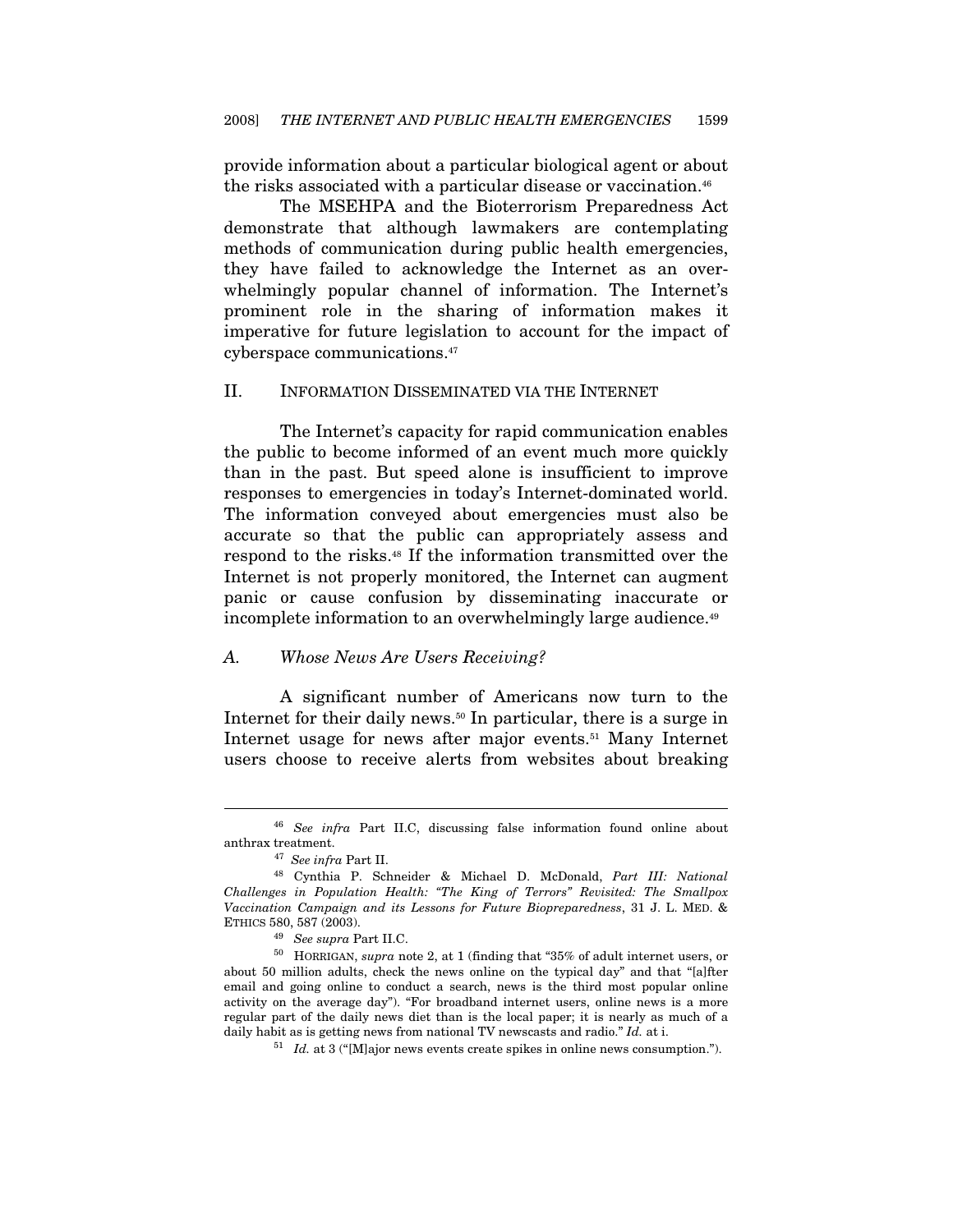news and headlines.<sup>52</sup> At times, the Internet is the only way that information about a particular event can be globally transmitted,53 and it is often more accessible than many other media sources.54

Compared to traditional news media forms such as newspapers and television programs, the Internet allows individual users to play a more significant role in how information is conveyed.55 Although reputable online news sources dominate the sharing of information over the Internet,<sup>56</sup> individual users, through alterable media outlets such as message boards, also impact how information is selected and relayed online.57 Unlike the telephone, which allows for quick communication but is usually limited to one-on-one conversations between people who know each other, the Internet allows a multitude of strangers to exchange information and ideas concerning news.58 Communities in which users share videos, opinions, and information through cyberspace have grown overwhelmingly popular.59 Active Internet users often

<sup>55</sup> HORRIGAN, *supra* note 2, at 8.  $Id.$  at iv ("46% of all internet users say they go to the website of a national TV news organization such as CNN or MSNBC . . . .").

 $52$  *Id.* at 16 (finding that users who elect to receive news alerts from websites want information about headlines or breaking news).<br><sup>53</sup> See, e.g., Seth Mydans, Monks' Protest Is Challenging Burmese Junta, N.Y.

TIMES, Sept. 24, 2007, at A1 (describing how photographs, videos, and audio files of protests were communicated over the Internet after Myanmar's government prohibited foreign journalists from entering the country).<br><sup>54</sup> For example, users can connect to the Internet through their cell phones.

David A. Kelly, Tools for Travelers, N.Y. TIMES, Sept. 17, 2007, at H2 ("Most mobile phones offer Internet access and Web browsers."); see also http:// www.getreadygear.com/pdfdocs/Telephone%20Tips%20to%20Support%20Your%20Eme rgency%20Communications%20Plan.pdf (recommending the use of a wireless phone to obtain weather information via the Internet during an emergency).

 $157$  Id. at 8-9; see also SABLEMAN, supra note 1, at 239 ("A message or bulletinboard posting can be updated or changed many times after its first publication and hence be viewed by many different readers with many different contents.").<br><sup>58</sup> HORRIGAN, *supra* note 2, at 8 (noting that some people rely on "elite

broadband users," or "users with the closest relationship with the internet," to obtain information). These elite users influence the selection of information made available

online.  $Id.$  at 8-9.<br><sup>59</sup> Lev Grossman, *Person of the Year: You*, TIME, Dec. 25, 2006. In 2006, Time magazine named its person of the year "You," emphasizing the explosion of Internet outlets such as YouTube, Facebook, and Wikipedia. Id. In addition, the blogging phenomenon has grown exponentially and given voice to reviewers, commentators, and skeptics who may otherwise have remained silent or lacked the publicity needed to have any impact. (For a definition of "blog," see infra note 61.) See, e.g., Neva Chonin, LiveJournal Grew Out of One 18-year-old's Frustration with Web Journaling, S.F. CHRON., Sept. 27, 2005, at E1 (describing the "burgeoning universe known as the blogosphere"); Greg Sandoval, Peas in a Podcast, MIAMI HERALD, July 19, 2005, at 8C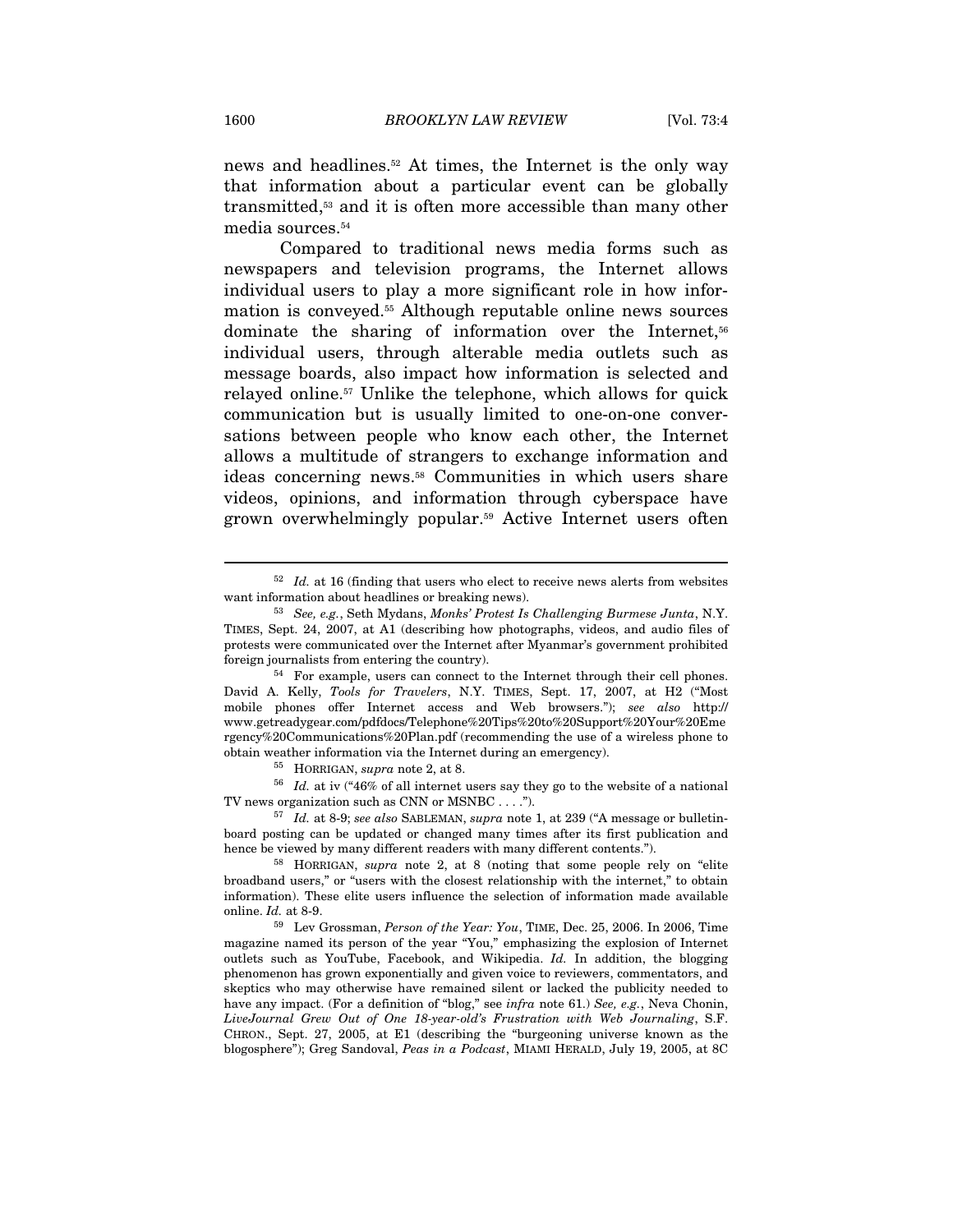become "opinion leaders," serving as a source of news to other people and shaping the market for information online.<sup>60</sup> These active news consumers occasionally obtain information from non-traditional websites, such as blogs or listservs.<sup>61</sup> In sum, news disseminated over the Internet is subject to more individualized control than news disseminated through other channels. Such individualized control over information communicated to the public has the potential to cause chaos in the aftermath of a public health emergency.62

Besides giving individuals greater influence on news content, the Internet threatens stability during and after a public health emergency by providing a virtually unlimited landscape for individuals to express themselves.<sup>63</sup> Many people engage in political speech over the Internet to provoke public response and communicate political views about particular events.64 Since public cooperation is crucial to the success of a

 $\overline{a}$ 

dominate among the broadband elite for daily news, it is notable that a sizeable share of elite broadband users turn to non-traditional sites at about the same rate all internet users did for general news in the internet's prehistoric days.").

 A blog, or weblog, is "a Web site on which an individual or group of users produces an ongoing narrative." THE NEW OXFORD AMERICAN DICTIONARY 179, 1903 (2d ed. 2005). A listserv is "an electronic mailing list of people who wish to receive specified information from the Internet." Id. at 989.<br><sup>62</sup> Shifting focus from the group to the individual weakens society's ability to

effectively respond to public health emergencies. Wendy E. Parmet, Unprepared: Why Health Law Fails to Prepare Us for a Pandemic, 2 J. HEALTH & BIOMED. L. 157, 178 (2006) (demonstrating that in the context of the flu vaccine market, individuals make decisions based upon their individual interests, which ultimately weakens society's

ability to respond to surge demands in the event of an epidemic). 63 "[T]he Internet provides an easy and inexpensive way for a speaker to reach a large audience, potentially of millions." Am. Civil Liberties Union v. Reno, 929 F. Supp. 824, 843 (E.D. Pa. 1996). During the SARS outbreak, individuals used the Internet and other modern channels of communication to spread news during a health emergency. Kristen Farrell, The Big Mamas Are Watching: China's Censorship of the Internet and the Strain on Freedom of Expression, 15 MICH. ST. J. INT'L L. 577, 582 (2007). Chinese citizens' command of the information fortunately aided rather than impeded the response to the outbreak. Id. at 582, 595. But some individuals may refuse to accept that an emergency exists or will argue against any compromise of individual liberties. See, e.g., Gostin, supra note 7, at 1140 ("[T]he journals, newspapers, and Internet are replete with claims that no legal authority should exist to vaccinate, treat, and quarantine individuals or to abate nuisances, seize property, or take property for public uses.").<br><sup>64</sup> See, e.g., Zieper v. Metzinger, 474 F.3d 60, 63 (2d Cir. 2007) (plaintiff

posted a controversial video about a military takeover in New York City on a website); Planned Parenthood of Columbia/Willamette, Inc. v. Am. Coalition of Life Activists,

<sup>(&</sup>quot;The runaway popularity of blogging . . . has turned everyday people into online news outlets."). 60 HORRIGAN, supra note 2, at 8-9 ("[O]pinion leaders . . . [are] elite broad-

band users [who] are likely to be people others rely upon when gathering information of various sorts.").  $61$  Id. at iv, 13 ("Though the news sites of established media organizations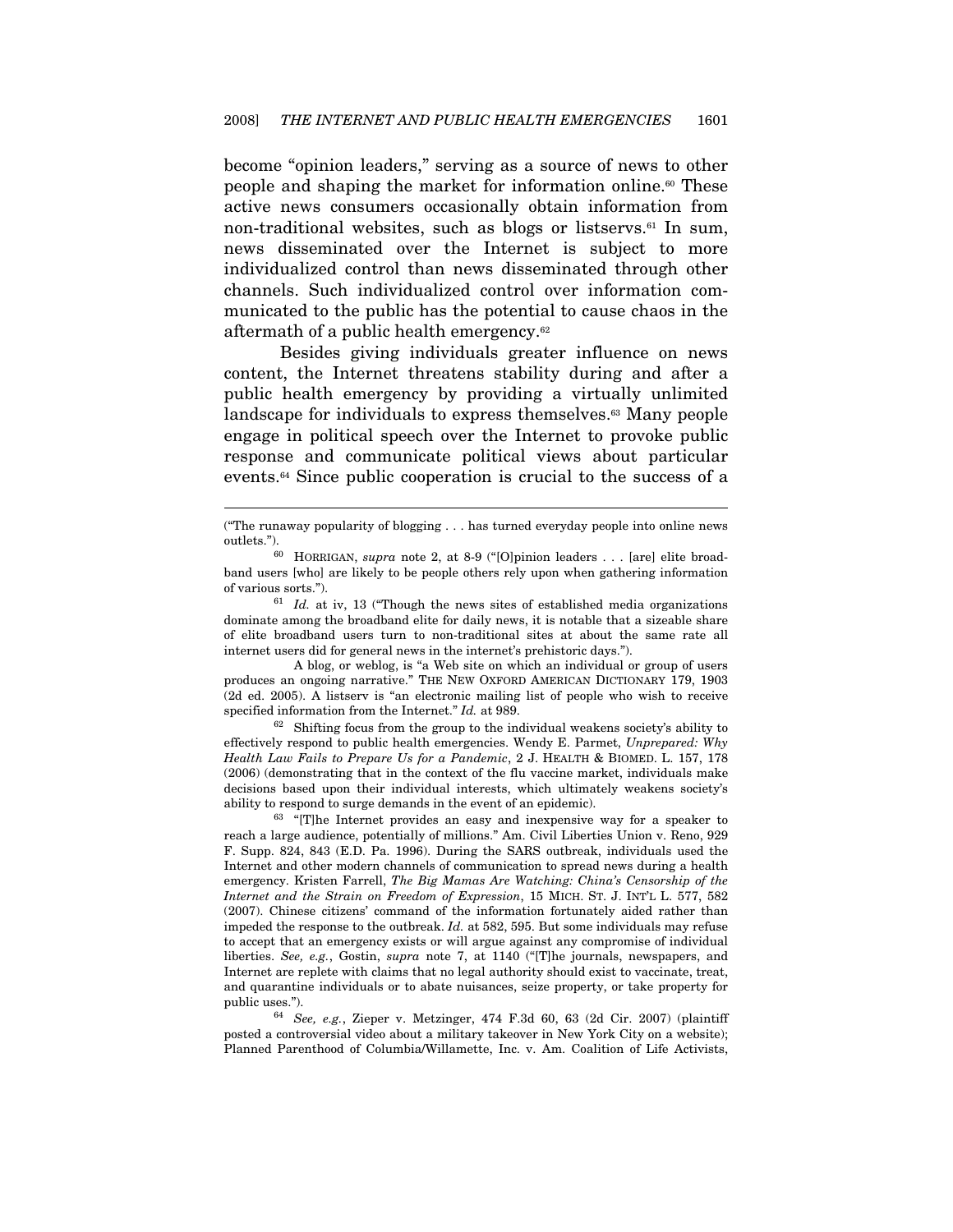response to a public health emergency,<sup>65</sup> officials must be aware of individuals who may cast doubt on either the nature of the threat or the government's ability to effectively respond to the situation. In the event such individuals interfere with communication of accurate information to the public, officials must be prepared to correct any misleading information and clarify the nature of the emergency.<sup>66</sup>

#### B. Online Health Information: How Reliable Is It?

The Internet's ability to allow people to share information has certainly benefited modern society by increasing efficiency.67 But unclear or incorrect information can be dangerous because many users rely heavily on health information they find online,<sup>68</sup> despite the fact that such information is not always accurate or up to date.<sup>69</sup>

The Internet makes an abundance of health information freely available.70 A recent study revealed that most Internet

 $65$  See Gostin, supra note 7, at 1166 (discussing the importance of community cooperation when working with the government to take protective actions).<br>  $^{66}$  See infra Part III.B.2.  $^{67}$  See Amy Keane, Annotation, Validity of State Statutes and Administrative

Regulations Regulating Internet Communications Under Commerce Clause and First Amendment of Federal Constitution, 98 A.L.R.5th 167, § 2(a) (2002) (noting that the Internet connects individuals and provides methods "for free exchange of information

and ideas").<br><sup>68</sup> FOX, *supra* note 4, at 13 ("Another factor in the eroding attention to information quality indicators is the sense of confidence and efficacy prevalent among most internet users."). Most people using the Internet to find health information were confident in the quality of the information they found. Id. at 13. But some commentators would advise them to be more conscientious. See Sean B. Hoar, Trends in Cybercrime: The Dark Side of the Internet, 20 CRIM. JUST. 4, 5 (2005) ("The growth of the Internet has been accompanied by an increase in newly detected system 'vulnerabilities'—insecure areas that may threaten the security of a computer system.").<br><sup>69</sup> See Tamar Lewin, Anthrax Drug Sold Online Leads to Suit, N.Y. TIMES,

Jan. 12, 2002, at A9; see also FOX, supra note 4, at 11-12.<br><sup>70</sup> See FOX, supra note 4, at 4 (finding that users turned to the Internet for

information on diverse health issues, including specific diseases, nutrition, and environmental health hazards); see also Audiey C. Kao & Erica Ozanne Linden, Direct to Consumer Advertising and the Internet: Informational Privacy, Product Liability and

<sup>290</sup> F.3d 1058, 1093 (9th Cir. 2002) (anti-abortion organization posted names and addresses of abortion providers on a website intended to rally support for its cause); Layshock v. Hermitage Sch. Dist., 496 F. Supp. 2d 587, 591 (W.D. Pa. 2007) (student crafted an online parody profile of his school principal); Pilchesky v. Miller, No. 3-CV-05-2074, 2006 WL 2884445 (M.D. Pa. Oct. 10, 2006) (website administrators managed a message board where users were invited to comment on a local government employee). There was even a website responding to the drafting of MSEHPA, criticizing the model act for infringing upon individual liberties. Jason Mercier, Emergency Health Powers Act Threatens Liberty, Jan. 2, 2002, http://www.effwa.org/ opeds/2002\_01\_02.php (referring to MSEHPA as "an unacceptable threat to freedom").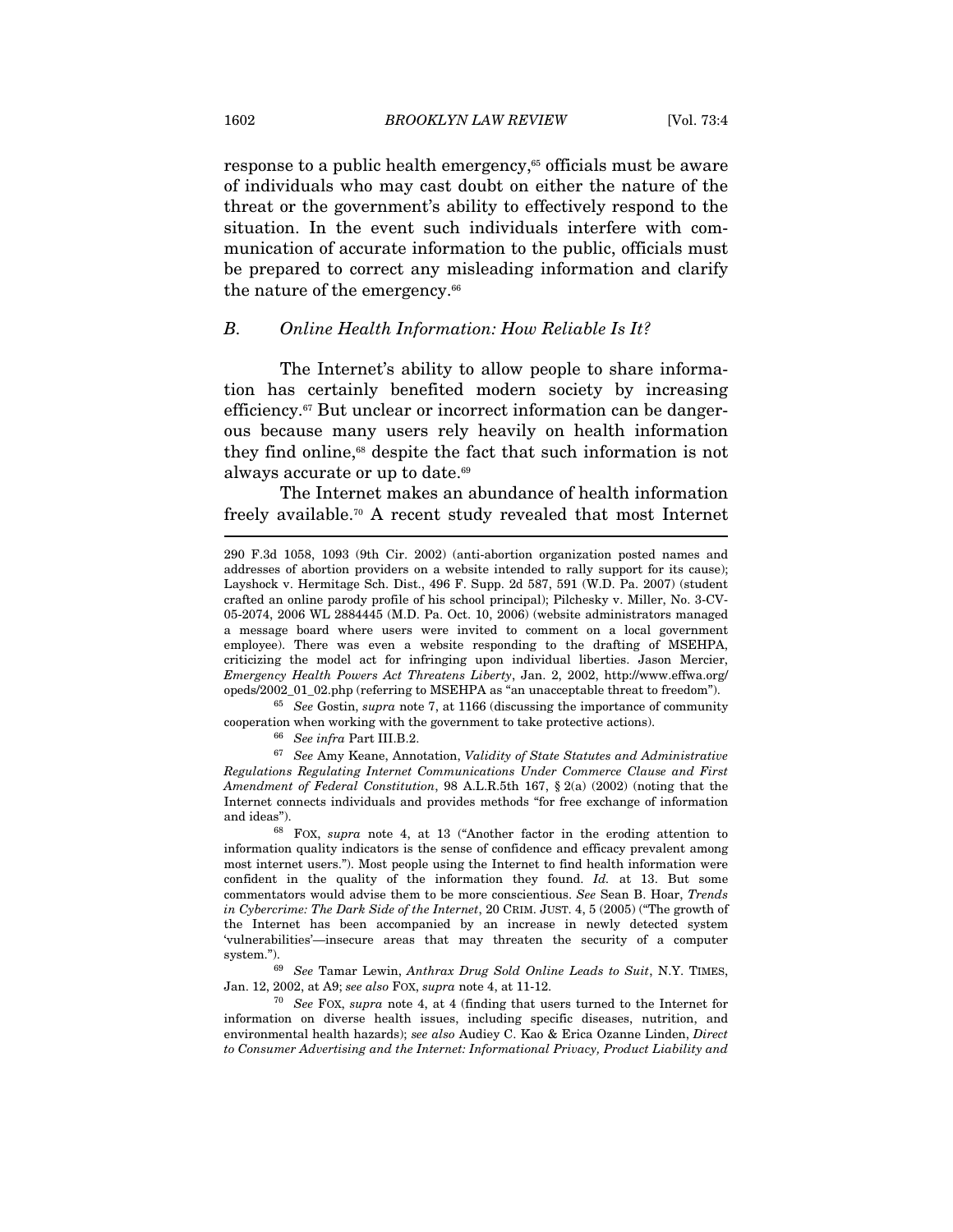users in the United States have looked for health information online, including information about diseases, vaccinations, and environmental hazards.<sup>71</sup> In addition, the information users obtained online influenced the actions they took with regard to their health.72 Although the information was sometimes confusing or overwhelming,73 only one-third of users surveyed who obtained health information online consulted a doctor about the information they found.74 Perhaps most importantly, the study showed that people who researched health issues online were largely unconcerned about the quality and accuracy of the information displayed on websites.75 Instead, users displayed a deep confidence in what they read online.<sup>76</sup>

This confidence is not always warranted. Indeed, the Internet's popularity as a source of medical information has raised concerns about consumers' willingness to trust and act upon health information made available online without consulting healthcare professionals.77 These concerns are well founded: one study found that about three million adults were

some 113 million adults, have searched for information on at least one of seventeen health topics.").<br> $\frac{72}{1}$  Id. at 8 (finding that fifty-three percent of users reported that the health

Organizational Responsibility, 46 ST. LOUIS U. L. J. 157, 157 (2002) ("Thousands of health websites, patient support listserves and health-related advertisement banners are readily accessible by Internet users . . . ."); Ross D. Silverman, Regulating Medical Practice in the Cyber Age: Issues and Challenges for State Medical Boards, 26 AM. J. L. & MED. 255, 259 (2000) ("[O]ne of the principal reasons people use the Internet is to pursue health information."). Resources such as MEDLINE, a database containing references to health science journals, and forums where individuals suffering from particular diseases communicate with one another are examples of online venues of information. Id. at 259-60. One study reported that "e-caregivers," individuals who rely on information obtained via the Internet to help a loved one with a health problem, rely on sources such as "communities of like-minded individuals . . . ." Mary Madden & Susannah Fox, Finding Answers Online in Sickness and in Health, PEW INTERNET & AM. LIFE PROJECT REPORT (2006), http://www.pewinternet.org/pdfs/PIP\_Health\_ Decisions\_2006.pdf. 71 FOX, supra note 4, at i ("Eighty percent of American internet users, or

information that they obtained online had some impact on their actions, including an impact on how such users treated an illness or condition, an impact on diet and

exercise, and an impact on the user's decision to consult a doctor).<br><sup>73</sup> Id. at 9. <sup>74</sup> Id. at 6. This reliance on information obtained via the Internet has raised some concerns in the healthcare community. Id. ("One of the concerns that the medical community expresses about online health seekers is whether they are self-diagnosing and self-medicating based on the material they find online and without consultation with medical experts.").  $75$  Id. at 11 (noting that very few health websites provide information about

the source and date of information displayed on their pages).<br><sup>76</sup> *Id.* at 13. Even if users were concerned about the date and source of

information, such details are not easily obtained. Id. at 11-12.  $^{77}$   $\,$  Id. at 6.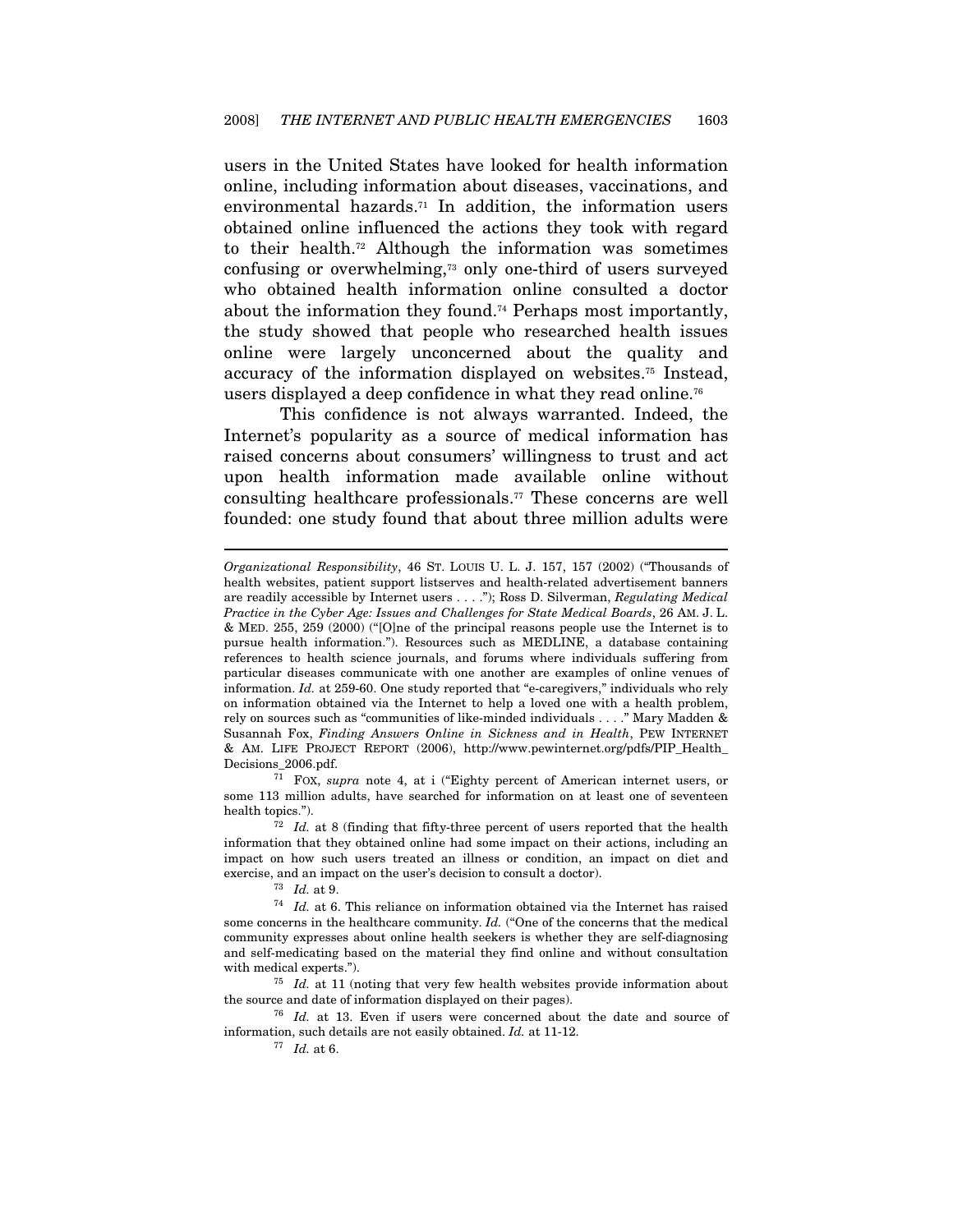harmed or knew someone who had been harmed due to information obtained from the Internet.78 One example of how the Internet provides a venue for inaccurate health information is the availability of prescription drugs through websites that do not adhere to licensure or prescription laws. Such websites have caused concern about protecting the public against unlicensed physicians who may not be qualified to diagnose patients and prescribe medications for them.79 During the chaos of a public health emergency, officials cannot afford to risk further confusion caused by unreliable, unofficial websites that the public visits.

#### C. Panic Attack: The Need for Controlled Communication

The fact that the Internet has become a heavily accessed source of information combined with the fact that its content is not always reliable suggests that it has the potential to negatively impact the response to a public health emergency, particularly if inaccurate information leads to confusion and panic. People undoubtedly panic during health emergencies and such panic can inhibit an effective response.<sup>80</sup> Some

 $\overline{a}$ 

 Some online pharmacies took advantage of public fear and failed to follow proper prescription procedures after the anthrax attacks in 2001. Lewin, supra note 69 (describing a suit that was brought once attorneys general realized the Internet was plagued with hoaxes involving drugs and decontamination kits after the anthrax attack). Florida and Washington State attorneys general pursued litigation against an online pharmacy that prescribed ciproflaxin for the treatment of anthrax without speaking with or examining patients and without informing Internet consumers about the risks associated with taking the antibiotic. For example, taking ciproflaxin without actual exposure to anthrax may render it ineffective in the future. Id. Washington attorney general Christine Gregoire spoke of the need to prevent anyone from "violat[ing] our laws and threaten[ing] people's health in order to profit from the fear of bioterrorism" (quoted in Lewin, *supra* note 69).<br><sup>80</sup> See Schneider & McDonald, *supra* note 48, at 587 (noting that being able to

quickly understand the risk involved in a particular incident "empowers [the public] to make better decisions regarding . . . risks in crises, which in turn reduces anxiety, and the economic drains of community bereavement, and infrastructure overload"); see also Gostin, supra note 7, at 1167 ("A panicked public will require a much greater force of peacekeepers—police or the National Guard, for instance—to maintain order. Building the public's trust through communicating correct and timely information is crucial to successful management of any emergency.").

<sup>&</sup>lt;sup>78</sup> Id. at 8.<br><sup>79</sup> Silverman, *supra* note 70, at 261-62, 266 (emphasizing the concern with "many interactions which can be conducted on the Internet that are 'totally distanceinsensitive' and that raise both significant public protection concerns, and serious questions about the ability of individual state medical boards to continue to fulfill their police power responsibilities of protecting against unlicensed practitioners of dubious quality") (citing Jay H. Sanders, Future Trends: Telemedicine, 82 FED. BULL. 191, 191 (1995)). We have also seen the development of cybermedicine, which involves physicians diagnosing patients over the Internet. Id. at 265.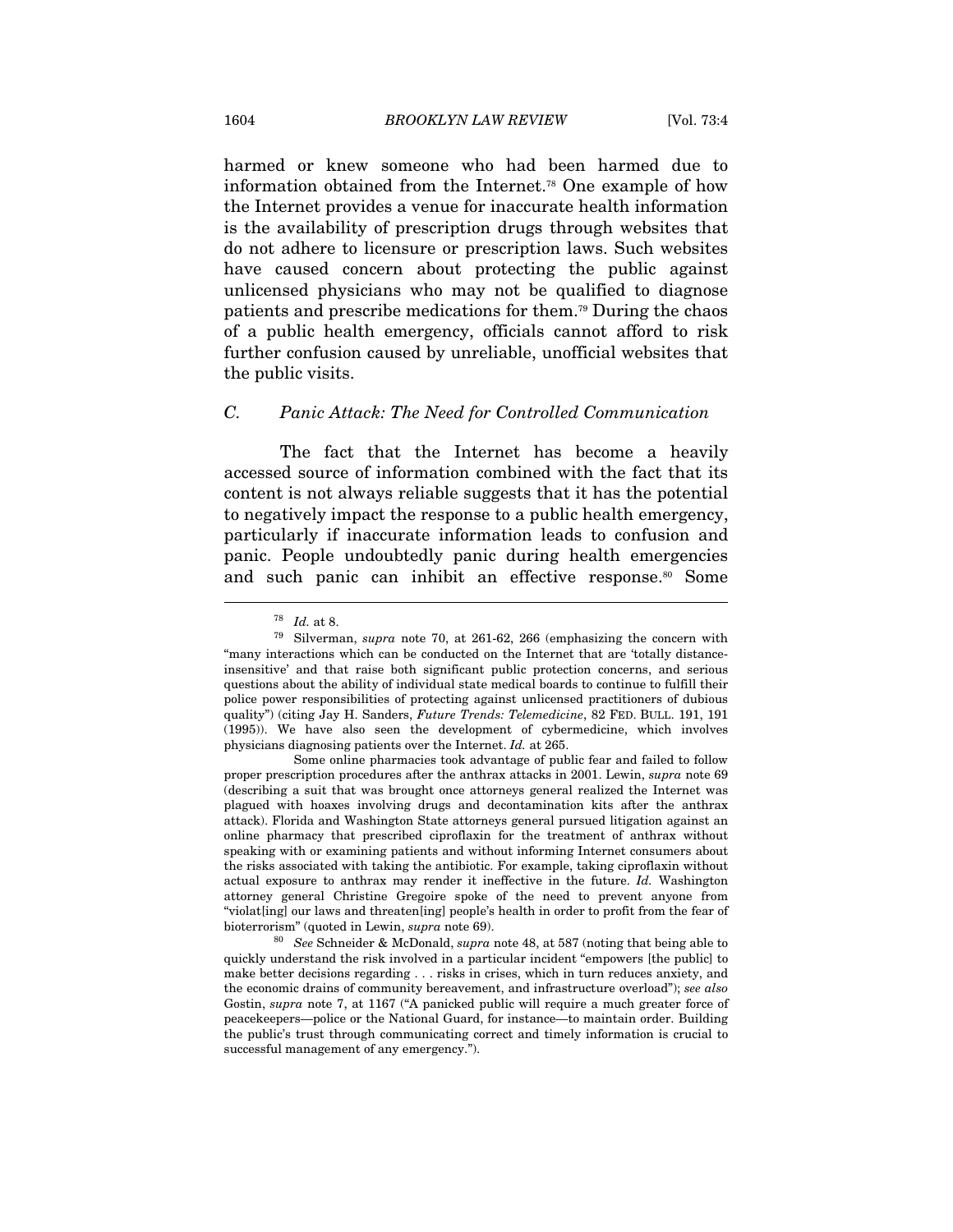individuals become convinced that they have been exposed to a disease even though their risk of exposure may be small.<sup>81</sup> As a result, hospitals experience a surge of patients, many of whom have not been exposed to disease, and often reach their capacities.82 On a community level, groups known as "worried wells" form, composed of individuals who are not actual victims of health-threatening conditions but who nevertheless become fearful after an incident.<sup>83</sup>

The responses to the 2001 anthrax attack and the 2004 SARS epidemic illustrate how new technology that allows information to spread quickly may contribute to public panic, resource depletion, and inefficient emergency response. Our nation's reaction to the anthrax attacks is often cited as a primary example of poor communication during a public health emergency.<sup>84</sup> Although word of the outbreak spread quickly,<sup>85</sup> the public and media did not receive accurate information: public health authorities were overwhelmed by phone calls  $\overline{a}$ 

gleaned from the high-profile anthrax experience is the necessity of clear and effective communication."). There were twenty-two reported cases, ultimately resulting in five deaths. Schneider & McDonald, supra note 48, at 587; see also Kemper, supra note 10, at 388 (noting that the affected areas included five states and the District of Columbia). Despite the small number of people actually infected, over 35,000 people received antibiotic prescriptions. Schneider & McDonald, supra note 48, at 587. The "worried well" ratio during the scare exceeded 30:1. LANDESMAN, *supra* note 40, at 243; see also Maureen Lichtveld et al., Preparedness on the Frontline: What's Law Got to Do with It?, 30 J. L. MED. & ETHICS (SPECIAL SUPP.) 184, 186 (2002) (noting that people in every state feared exposure and requested either testing of themselves or of white powder); Chess & Clarke, supra note 34, at 1578 (noting that "white powder scares" occurred even in non-contaminated areas). The high rate of prescriptions could have been due to the fact that, nationwide, forty-six percent of people held the incorrect belief that the disease was contagious. Id. Anthrax is not known to be contagious. CDC, Anthrax: What You Need to Know, http://www.bt.cdc.gov/agent/anthrax/pdf/needtoknow.pdf (last visited Mar. 29, 2008). Nevertheless, concern was warranted because anthrax kills eighty-five percent of the people it infects. HODGE & GOSTIN, supra note 11, at 8 tbl. 1 (citing Melissa Hendricks, Rx Against Terror, JOHNS HOPKINS MAG., Feb. 1999, available at http://www.jhu.edu/~jhumag/0299web/germ2.html#germa). 85 News of the scare traveled rapidly, as is evident from the panic in New

Jersey, which was the state most affected by the attack. Ziskin & Harris, supra note 12, at 1583 (2007) (identifying New Jersey as "the epicenter of the anthrax outbreak of 2001"). In less than three weeks, more than seventy percent of New Jersey's residents feared they were in danger of anthrax exposure. Chess & Clarke, supra note 34, at 1578.

<sup>&</sup>lt;sup>81</sup> Schneider & McDonald, *supra* note 48, at 582.<br><sup>82</sup> Id. (noting that idiopathic symptoms caused people to flock to facilities in "Dark Winter," a simulation of a smallpox attack). Indeed, during the SARS outbreak, health care providers worked in the background of "intense scrutiny of a frightened media and populace." Belmont et al., supra note 29, at 507.<br><sup>83</sup> LANDESMAN, supra note 40, at 233. These "secondary victims" change their

behavior because they are fearful, not necessarily because they have been exposed to disease. Schneider & McDonald, *supra* note 48, at 586.<br><sup>84</sup> See, e.g., Ahle, *supra* note 7, at 225 ("The most important information to be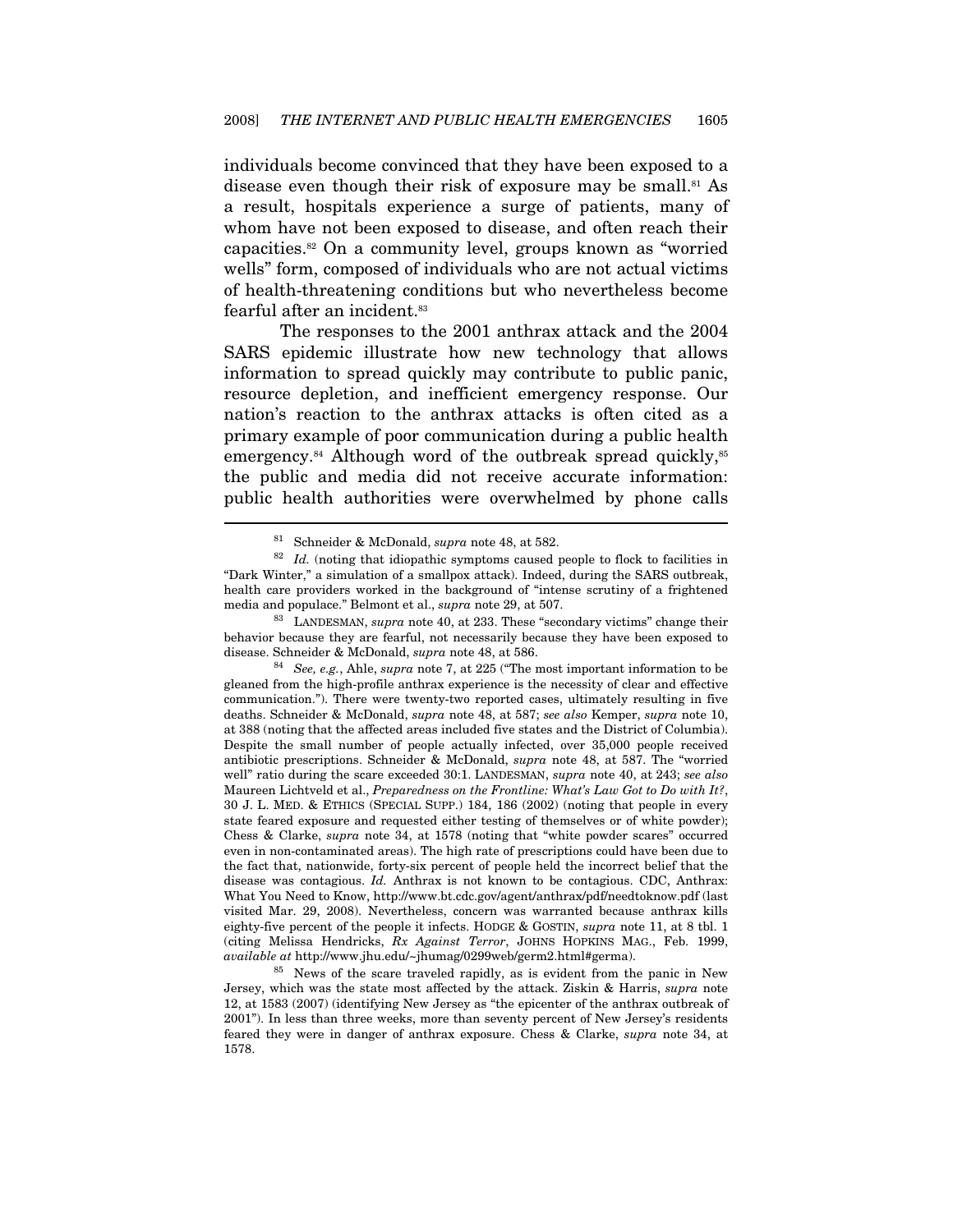from concerned residents,<sup>86</sup> and members of the media struggled to obtain information, often relying on unofficial sources.87 The Internet added to the problem of a panicked and misinformed public when, shortly after the outbreak, it was infiltrated with advertisements for ciproflaxin, the antibiotic used to treat anthrax.<sup>88</sup> Some less reputable websites even offered anthrax treatment in the form of a drug that was also sold for weight control.<sup>89</sup>

The response to the SARS outbreak is an even more troubling example of poor emergency response. Modern technology likely contributed to what one public health official identified as the biggest challenge during the SARS scare: the fear and panic that spread after the outbreak.90 Response management was particularly poor in China.<sup>91</sup> The Chinese government, concerned about instability, remained silent about the outbreak.92 Consequently, government officials were forced to rely on the Internet to obtain information.93 Many of the updates about the incident were transmitted through chat rooms.94 The lack of direct comment from the government allowed false information to spread, resulting in chaotic

<sup>86</sup> Chess & Clarke, supra note 34, at 1578. New Jersey's Department of Health and Senior Services received over 6000 phone calls from October 1, 2001 until November 30, 2001, while the Center for Disease Control received over 8860 calls

during the scare. Id. 87 WING ET AL., supra note 1, at 717 ("Faced with either poor access to public health officials or inadequate information, reporters scanned websites, downloaded articles, and attempted to identify experts. Without information from the public health authorities, one journalist noted that they had to assemble pieces of the anthrax puzzle from a variety of what they hoped would be credible sources." (quoting Elin Gursky et al., Anthrax 2001: Observations on the Medical and Public Health Response, 1 BIOSECURITY & BIOTERRORISM 97 (2003))). The Government Accountability Office reported that much of the panic and fear could have been diminished had the media<br>been better informed throughout the incident. Chess & Clarke, *supra* note 34, at 1579.

 $b<sup>88</sup>$  See supra note 79; see also Diana B. Henriques, Anthrax Drug Is Promoted % on Web Sites, N.Y. TIMES, Oct. 15, 2001, at C8; Lewin, supra note 69.<br><sup>89</sup> Henriques, supra note 88. <sup>90</sup> Annas, supra note 36, at 336 (citing Stephen Smith, *US Allows for SARS* 

Quarantines; Health Officials Say None Are Planned Yet, BOSTON GLOBE, Apr. 5, 2003, at A2). "SARS . . . appeared in a society equipped with instant global communication that made management of people through information much more important than management of people through police actions. With the Internet, information now spreads like a virus, but much faster."  $Id$ . at 331.<br><sup>91</sup> See Farrell, supra note 63, at 595-96.

 $\begin{array}{c} 92 \ 93 \ 94 \ 95 \ \end{array}$  *Id.* at 582.<br>
94 *Id.*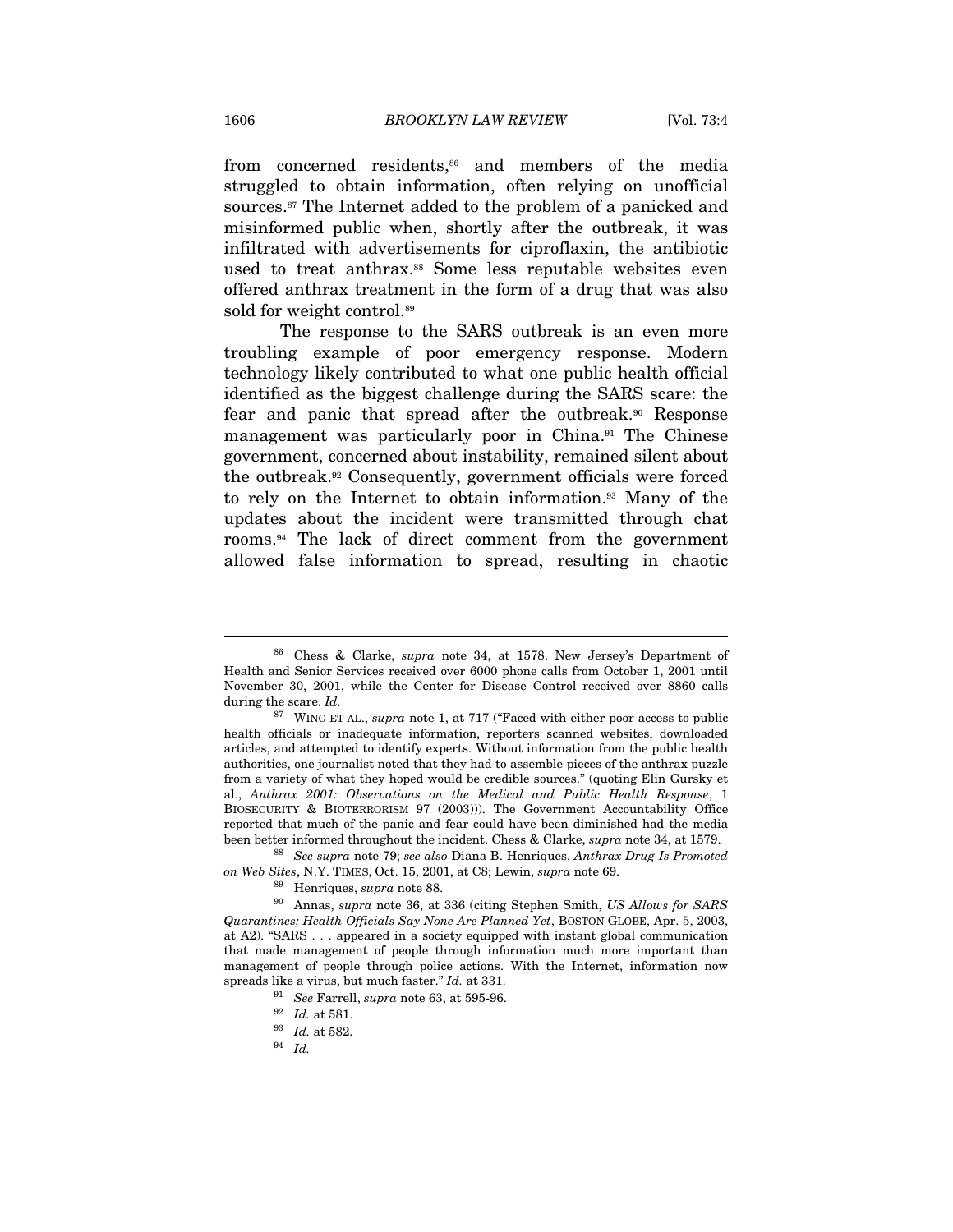responses in some areas.95 In addition, poor communication caused healthcare providers to be exposed to the disease.96

The reactions to the anthrax and SARS incidents demonstrate that authorities must achieve an artful balance by communicating clear and consistent information to the public without overwhelming media channels with too much information and causing panic.97 It is clear after these incidents that emergency response protocols must incorporate a plan for assuring that the Internet will distribute accurate information to citizens rather than add to confusion. This would increase the likelihood that public health emergencies are properly managed, especially since so many people rely on the Internet for information about their health.98 By staying tuned to the information shared over the Internet and responding to the spread of false information, authorities can prevent individuals and worried wells from augmenting the levels of confusion and panic during public health emergencies.99

 $\overline{a}$ 

<sup>96</sup> Healthcare providers lacked important information during the SARS outbreak and were eventually exposed to the disease. See Farrell, supra note 63, at 581-82. 97 For example, emergency response models should incorporate the social

influence that "secondary victims" exert after an attack. Schneider & McDonald, supra

<sup>&</sup>lt;sup>95</sup> One rumor cautioned that Beijing would be placed under martial law and led to a mass exodus of workers and other citizens. Annas, supra note 36, at 332-33. In addition, healthcare providers lacked important information and were eventually exposed to the disease. See Farrell, supra note 63, at 581-82.

While China set a negative example by failing to provide an authoritative account of a health emergency, Canada might have been too thorough about communicating during the SARS outbreak. Federal, provincial, and local governments used both the Internet and a telephone hotline to communicate with the public. MARK A. ROTHSTEIN ET AL., QUARANTINE AND ISOLATION: LESSONS LEARNED FROM SARS: A REPORT TO THE CENTERS FOR DISEASE CONTROL AND PREVENTION 57 (2003), available at http://louisville.edu/bioethics/public-health/SARS.pdf. But there were too many voices speaking at once, which resulted in a lack of cohesive information. Id. Several government officials commented on the nature of the outbreak, but they did not always deliver consistent information. Id.

note 48, at 586.<br><sup>98</sup> See supra Part II.B; see also Gostin, supra note 7, at 1167.<br><sup>99</sup> Of course, confusion is a natural consequence of a public health emergency and should be expected to impede communication to some extent. Chess & Clarke, supra note 34, at 1578. George Annas acknowledges that we are living in a new communication era and argues that the rapid spread of information using modern technology is essential to combating fear that spreads through the public. Annas, supra note 36, at 339 ("The rapid exchange of information, made possible by the Internet and an interconnected group of laboratories around the world . . ., [was] critical to combating fear with knowledge. Information really does travel faster than even a new virus, and managing information is the most important task of modern public health officials. People around the world, provided with truthful, reasonable information by public health officials, who are interested in both their health and human rights, will follow their advice."). However, Annas does not suggest how to effectively communicate coherent, cohesive information to the public. Unless authorities improve communi-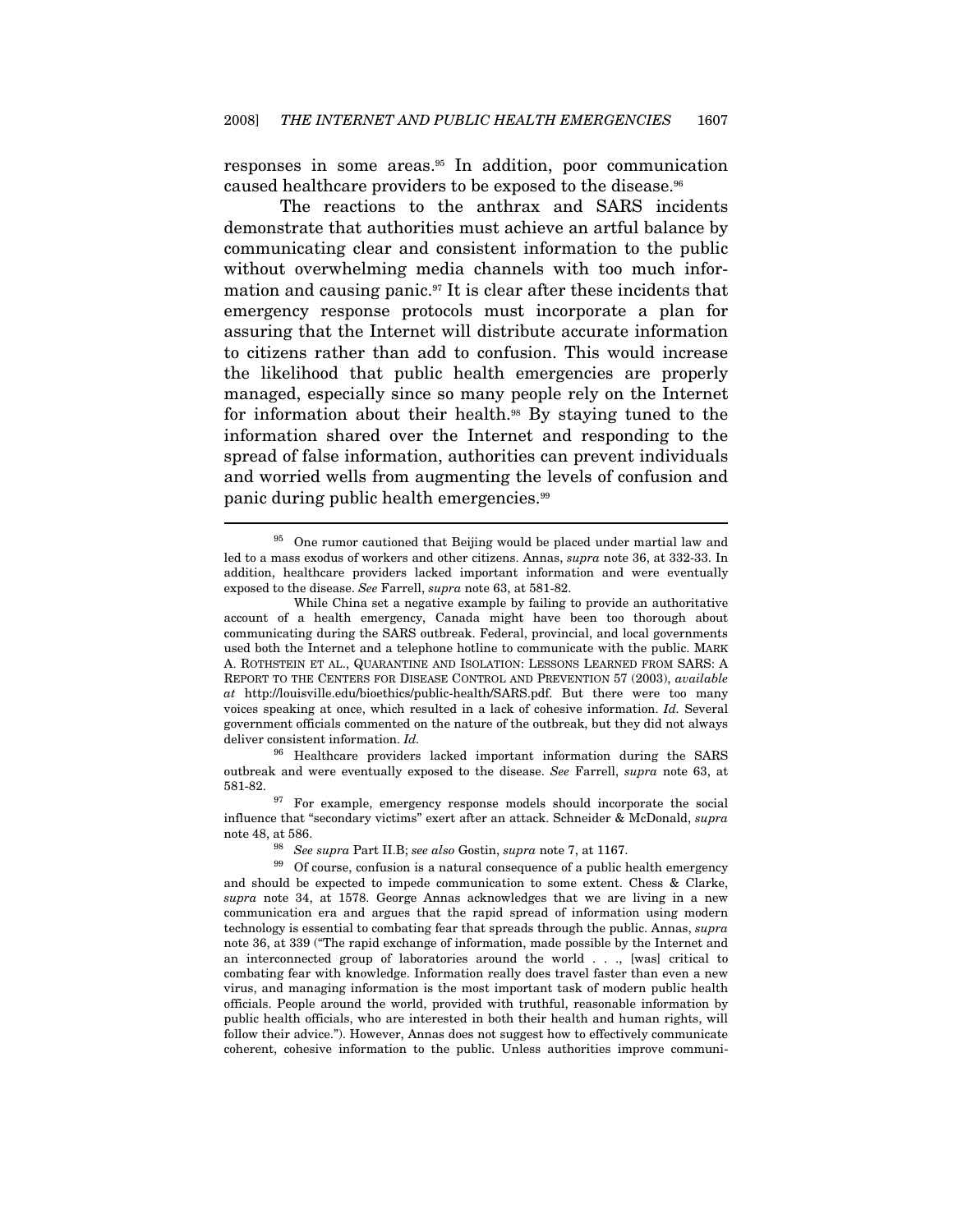#### III. GOING FORWARD: WHO, WHAT, AND HOW

New emergency response legislation should include steps to prevent or respond to misinformation disseminated over the Internet in order to ensure that public health authorities are equipped to communicate with the general public in the most efficient way possible. Legislators should consider several issues in revising emergency response plans to account for the Internet's impact. First, they should clarify the role of state and federal governments. Second, they should decide on effective and appropriate content for the plans. Third, they should be prepared to defend the regulation of information dissemination against objections, such as claims that Internet regulation infringes personal liberties, violates principles of federalism, and conflicts with U.S. policy toward free speech over the Internet.

#### A. Who Imposes Regulations?

Legislation that aims to implement a successful response plan should clarify the appropriate level of government to take the lead in ensuring effective communication during public health emergencies. As a matter of federalism, the power to protect public health and safety rests within the states' police power.<sup>100</sup> Therefore, an updated plan for responding to public health emergencies should be incorporated into state legislation. However, there are benefits to involving the federal government in the response plan, including more unified protection of citizens<sup>101</sup> and much

cation, our nation will likely repeat the chaotic responses that have occurred around

the world in recent years.  $100\,\,$  The police power refers to states' authority to regulate matters occurring within their borders. Jacobson v. Massachusetts, 197 U.S. 11, 25 (1905) (describing the police power as "a power which the state did not surrender when becoming a member of the Union under the Constitution" and which encompasses "all laws that relate to matters completely within [a state's] territory . . ."); WING ET AL., supra note 1, at 59 (finding that the Supreme Court's opinion in Jacobson established that control over public health is within a state's police powers); Silverman, supra note 70, at 256 ("Under the police power, states have the authority to pass regulations to protect the public health and safety of their citizens."); Ziskin & Harris, supra note 12, at 1583 (noting that states have primary responsibility for ensuring the health and safety of their citizens, while the federal government merely has influence through the Commerce and General Welfare Clauses of the Constitution).<br><sup>101</sup> See Silverman, supra note 70, at 274 ("[T]he lack of uniformity in state

telemedicine and cybermedicine laws means that there will continue to be wide variation in the level of protection available to citizens nationwide."); see also Am. Civil Liberties Union v. Johnson, 194 F.3d 1149, 1162 (10th Cir. 1999) (categorizing the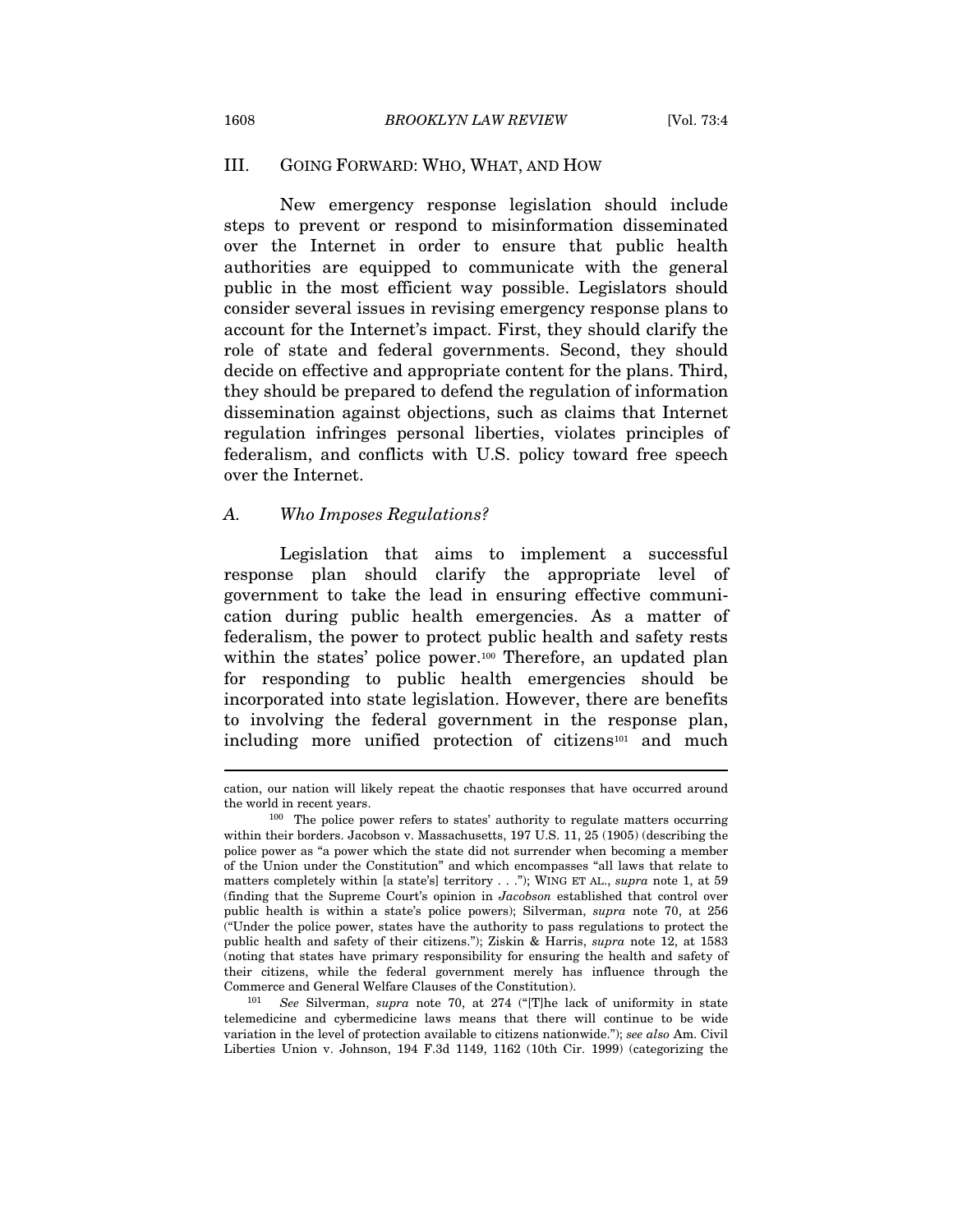needed support for states from the federal government.102 More importantly, legislation that addresses the Internet poses a particular challenge because the Internet falls within the realm of interstate commerce,103 an area that the Constitution delegates to the federal government.104 One possible solution to allowing the states to exercise their police power while avoiding encroachment on the federal government's congressionally delegated authority to regulate interstate commerce is a compromise between state and federal authority. For instance, Congress could pass legislation that grants states the authority to regulate Internet activity during public health emergencies. Congress could also commission the drafting of a model act, much like the MSEHPA,105 to serve as a recommendation from the federal government to the states as to how to incorporate Internet communication into their emergency response statutes.

In addition to clarifying which level of government should exercise control during an incident, public health and law enforcement authorities should consider involving regulatory agencies to assist with the response to a public health emergency.106 The response plan should include a list of agencies to which public health officials may turn during an emergency. For example, the plan could incorporate state authorities, such as state attorneys general and departments of human services, to assist in the response.<sup>107</sup> On the federal level, the plan could enlist the Federal Emergency Management Agency ("FEMA") to assist with communication. FEMA's involvement would be appropriate since it retains responsibility for the Emergency Alert System, a method of communicating to the public via broadcast during an

Internet as an area of commerce that requires national regulation to avoid inconsistencies among the states); Am. Library Ass'n v. Pataki, 969 F. Supp. 160, 169 (S.D.N.Y. 1997) ("[T]he Internet is one of those areas of commerce that must be marked off as a national preserve to protect users from inconsistent legislation that . . . could paralyze development of the Internet altogether."); Ahle, supra note 7, at 228 (noting that the federal government has claimed the right to use the Internet to establish a national information database in connection to an influenza pandemic).<br><sup>102</sup> Gostin, *supra* note 7, at 1160-61 ("[T]he federal government must be

prepared to provide support for state and local governments that may be overwhelmed by the sudden drastic increase in public health needs.").<br>
<sup>103</sup> See infra Part III.C.2; see also Am. Library Ass'n, 969 F. Supp. at 173.<br>
<sup>104</sup> U.S. CONST. art. I, § 8, cl. 3. See infra Part III.C.2.

<sup>&</sup>lt;sup>105</sup> See supra Part I.A.<br><sup>106</sup> Silverman, supra note 70, at 262.<br><sup>107</sup> Ahle, supra note 7, at 230.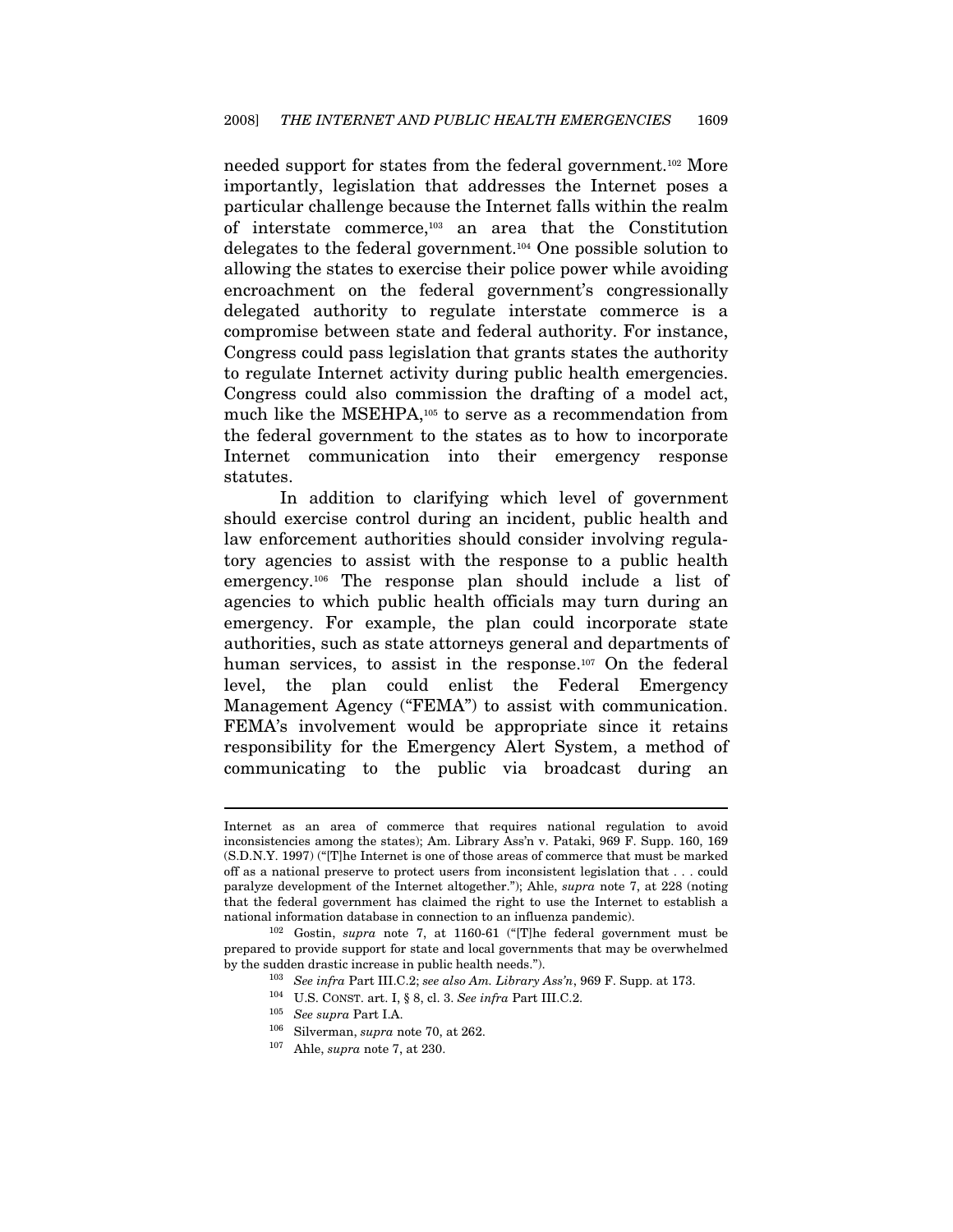emergency.108 Since information concerning drug treatment may be among the misleading or confusing information available over the Internet during a public health emergency,109 the Federal Trade Commission, which has the authority to regulate drug marketing,110 could play a useful role in Internet regulation during a public health crisis by promoting awareness of proper treatments for health-threatening conditions.

Perhaps the agency with the most appropriate experience and authority to regulate is the Federal Communications Commission, which is responsible for regulating communications between states through various means, including wire, cable, and telephone transmissions.111 The Joint Advisory Commission ("JAC"), a subdivision of the FCC that assists with emergency medical and public health care facility communications,112 may be able to assist with proper information dissemination over the Internet.<sup>113</sup>

#### B. Content of Regulations

#### 1. Silence Is Far from Golden

After deciding the roles that state and federal governments will play, legislators must choose the substantive content of the legislation. A good starting point is to learn from past responses to public health emergencies. In particular, China's response to the 2004 SARS outbreak, characterized by poor communication management, demonstrates methods that

<sup>&</sup>lt;sup>108</sup> LANDESMAN, *supra* note 40, at 140. The Emergency Alert System enables the government to use broadcast stations and cable systems to communicate warnings to the public and has become the country's main warning system. Id. Other federal agencies that are typically involved in responding to emergencies include the U.S. Office of the Assistant Secretary for Public Health Emergency Preparedness, the CDC, and the Agency for Toxic Substances and Disease Registry.  $Id$ . at 231.

 $109$  See supra Part II.C (discussing anthrax drugs available online after the 2001 anthrax incident). 110 See JANINE S. HILLER & RONNIE COHEN, INTERNET LAW & POLICY 96

<sup>(2002). 111</sup> Federal Communications Commission, About the FCC, www.fcc.gov/ aboutus.html (last visited Mar. 29, 2008). 112 Federal Communications Commission, Public Safety and Homeland

Security Bureau, Overview, http://www.fcc.gov/pshs/advisory/jac/ (last visited Mar. 29, 2008). 113 The JAC's responsibilities would have to be expanded because they are

currently restricted to assisting communication among different healthcare facilities and do not involve furthering communications between public health authorities and the public. Id.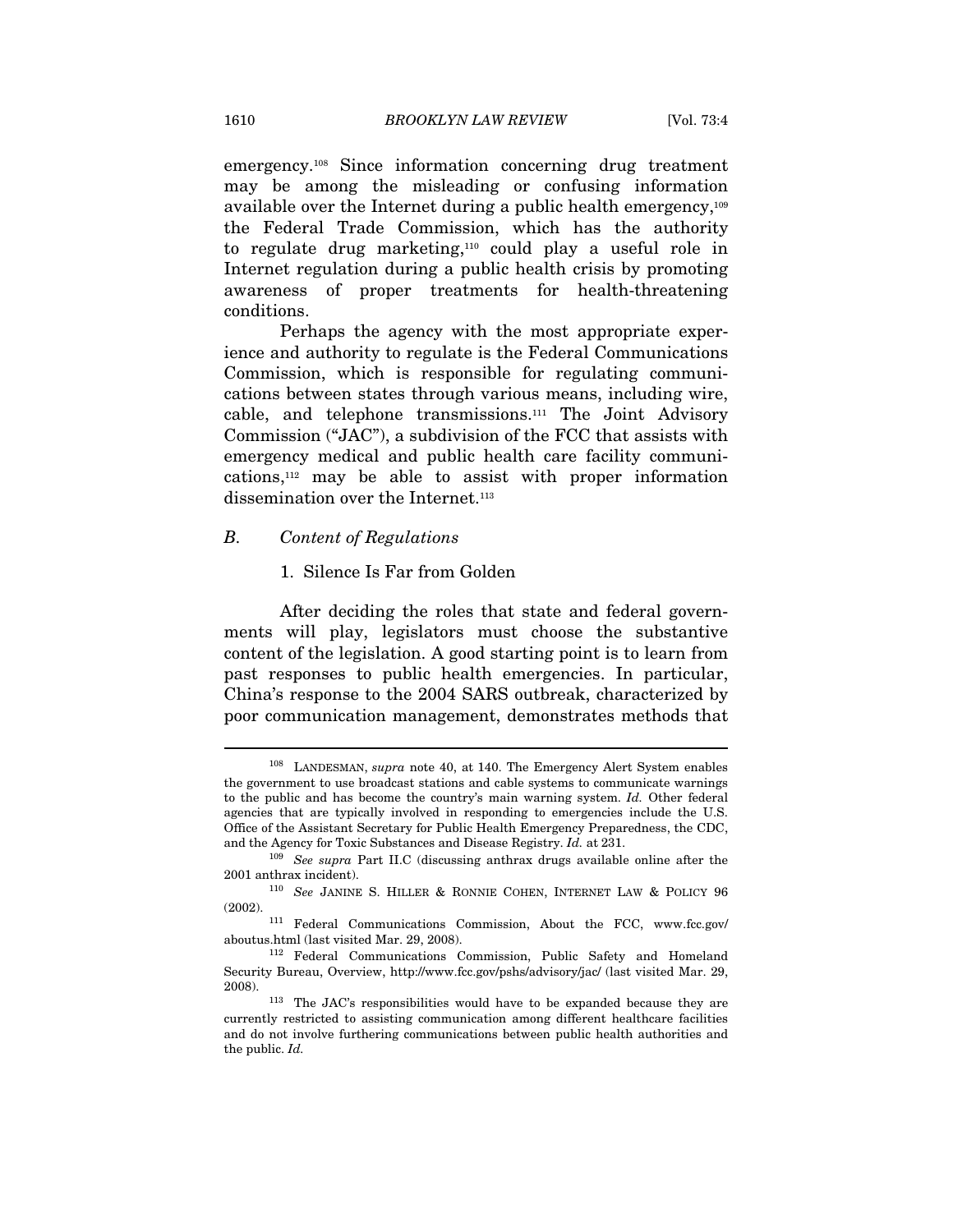public health authorities and agencies should avoid.114 The Chinese government, fearing a threat to stability, remained silent during the SARS outbreak and placed a ban on the media, preventing news of the virus from reaching the public.115 As a result, physicians and government officials were uninformed as they responded to the crisis.116 China's method of handling the SARS outbreak demonstrates that withholding information from the public is potentially the worst decision a government can make and that an informed public is a crucial legislative goal for new emergency response legislation.<sup>117</sup>

China's strict regulation of the Internet likely added to the stifled communication during the SARS outbreak. China regularly engages in a censorship of the Internet that raises serious questions about the government overstepping its boundaries.118 China has gone to extremes to exercise control over the nature of the information that becomes available to citizens through cyberspace.119 Internet providers must keep records of website content and track subscribers.120 The providers are subject to severe sanctions if they fail to comply with such requirements.<sup>121</sup> On the user side, Internet sub-

<sup>114</sup> See supra Part II.C for an overview of China's response to the SARS outbreak; see also LANDESMAN, supra note 40, at 133 ("When planning for [a public health] agency's overall response, include communication as a section in the plan. This component should describe how you will communicate messages about the emergency

and who will deliver the message.").<br><sup>115</sup> See Farrell, supra note 63, at 582; see also supra Part II.C. <sup>116</sup> Farrell, supra note 63, at 582. Our nation saw a similar problem during the anthrax outbreak: one report found that not all of the data from the outbreak areas was shared with the relevant parties. Chess & Clarke, supra note 34, at 1579 (citing NAT'L RESEARCH COUNCIL, REOPENING PUBLIC FACILITIES AFTER A BIOLOGICAL ATTACK: A DECISION-MAKING FRAMEWORK (2005), available at http://books.nap.edu/ openbook.php?record\_id=11324&page=6). Healthcare workers were distressed at having to rely on the media for information during the anthrax attacks. Chess & Clarke, supra note 34, at 1580 ("This trickle-down form of communication made it more difficult to direct staff to exude 'confidence and competence' when dealing with workers.").<br><sup>117</sup> Annas, *supra* note 36, at 329 (arguing in favor of an informed public and

cautioning that, in the context of a terrorism event, terrorists want to keep potential attacks secret, so "the best defense from a potential target is to make this information public"). Legislation should direct authorities to relay important messages over the Internet as quickly as possible. See LANDESMAN, supra note 40, at 135 (explaining that officials occasionally report an event when it is too late); Belmont et al., supra note 29,

at 515. 118 See generally Farrell, supra note 63 (evaluating the impact of China's Internet regulations on freedom of expression).  $119 \;$  Id. at 586-87.  $120 \;$  Id. at 586. Failure to comply could result in loss of business license and arrest. Id.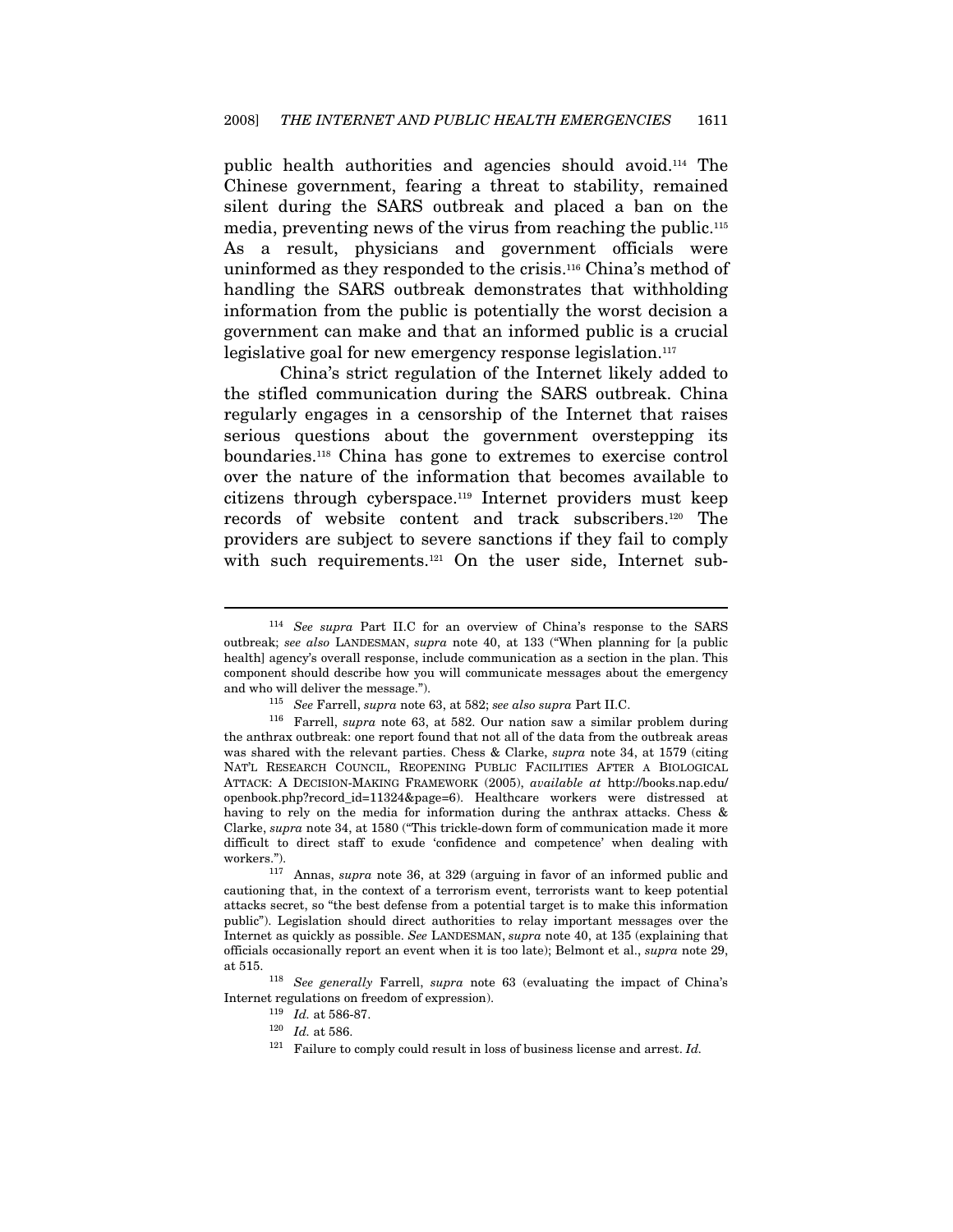scribers must register with their local police bureaus.<sup>122</sup> Enforcers known as "cybercops" and "big mamas" patrol the Internet looking for offenders, edit blogs, and delete chat room dialogue.123 Such an extreme level of regulation is harmful to society because it has the potential to create paranoia and selfcensorship for fear of government retaliation.124 Furthermore, while China's extreme restrictions on Internet content can be detrimental in any context, they are especially harmful during public health emergencies, when clear and efficient communication is essential.

#### 2. The Right Way to Spread the Word

In addition to requiring open communication about emergencies to the public so as to avoid China's blunders during the SARS outbreak,125 response plan legislation should provide a means of protecting the information that is exchanged among authorities and communicated to the public. New regulations should prescribe ways to control information disseminated via the Internet and should require health authorities and agencies to maintain and regularly update virus and firewall protections to keep information accurate and secure.126 New legislation should also require officials to encrypt the messages they send to one another to ensure that the correct information is passed from high-level officials down to the public.<sup>127</sup>

Aside from protecting information, the legislation should include methods for efficiently communicating to the public via the Internet during a public health emergency. Specifically, the legislation should instruct public health authorities to establish a mapping program that could be used to notify the public about the geographic scope of an emergency

 $\begin{array}{ll} 122 & Id. \\ 123 & Id. \ \text{at } 587. \end{array}$ 

 $124$  *Id.* at 592. Nevertheless, there are occasions, such as public health emergencies, when some regulation and governmental interference are appropriate. Id. at 596 ("[I]n times of health crises such as the SARS epidemic the government should be afforded some amount of control—at least as is necessary to maintain public order.").<br><sup>125</sup> See supra Part II.C.<br><sup>126</sup> See LANDESMAN, *supra* note 40, at 143 (recommending that computers

used for communication about disaster-related activities be equipped with "sufficient security," including "firewall, password protection, [and] virus scanning").<br><sup>127</sup> HILLER & COHEN, *supra* note 110, at 39 ("Encryption is the application of a

code to a communication in order to hide its message.").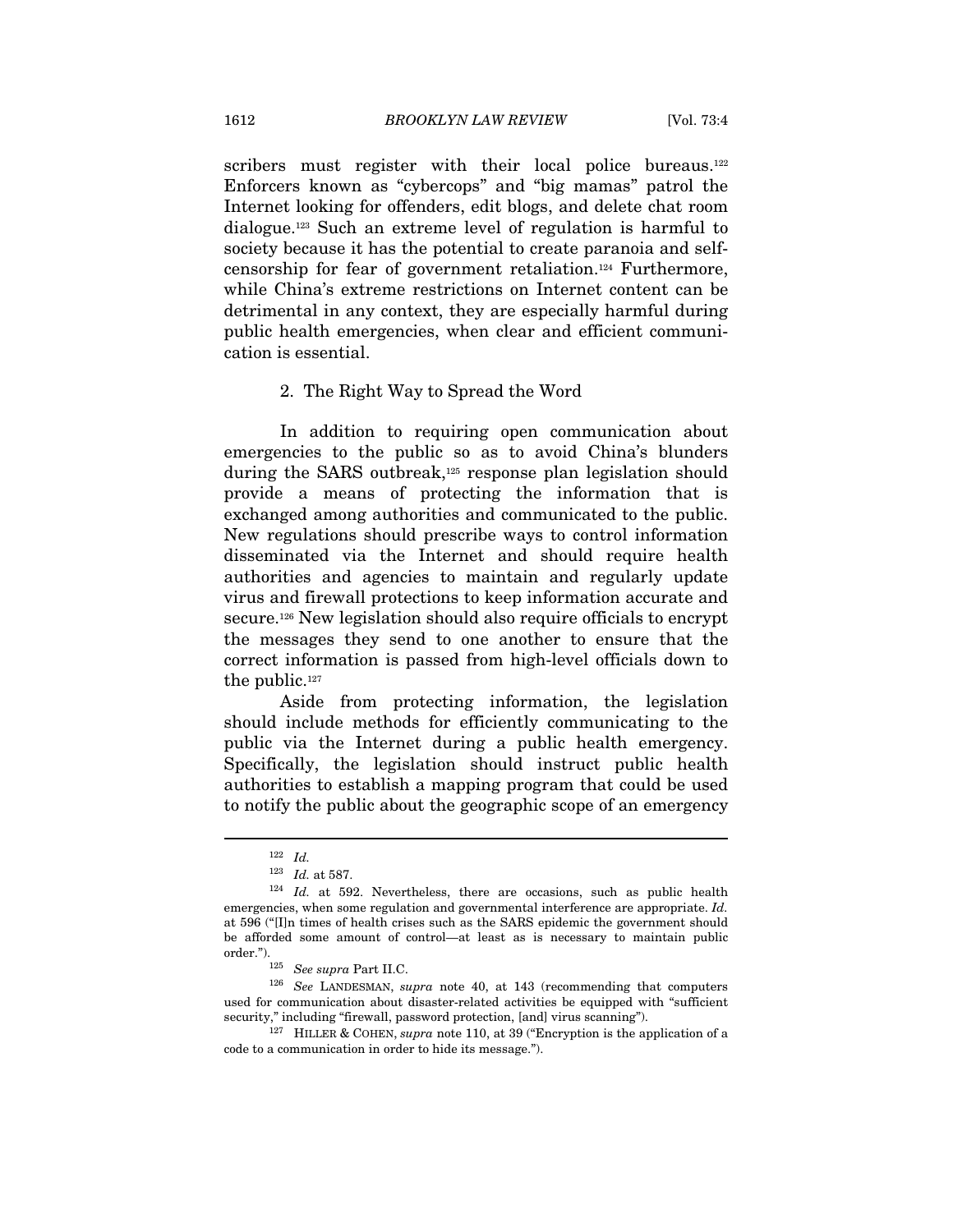and the availability of resources.128 To increase the chance that the public is fully informed in advance of an attack, the legislation should require state authorities to create and advertise local websites that contain relevant and up-to-date information, such as helpful contacts, evacuation procedures, and developments in the emergency.129 It should also require officials to regularly update any website used to communicate information to the public during a public health emergency and respond to public perception of an event through that website.130

In addition to creating websites to communicate to the public during a public health emergency, authorities must be wary of unauthorized websites that convey inaccurate information.131 One method of combating this problem is to require websites to provide details about their information sources and sponsors. For example, the Department of Health and Human Services recently announced a plan to encourage websites to provide details about website authority and credibility, such as the sources of the information provided, how the content is updated, the websites' sponsors, and the websites' purposes.132 A revised response plan should require official websites to display a certificate or seal indicating that the information provided on the website is accurate, current, and trustworthy.133

In addition to recommending the creation of official websites to improve communication between public health authorities and citizens, the legislation should advise officials on how to use the media to improve, rather than distort,

<sup>&</sup>lt;sup>128</sup> LANDESMAN, supra note 40, at 109-10 ("Maps provide a common platform for everyone to visualize needed information about the location of events, resources, transportation, [and] emergency networks . . . .").<br><sup>129</sup> Ahle, *supra* note 7, at 234 (reviewing the failed communications in the

aftermath of Hurricane Katrina); LANDESMAN, supra note 40, at 134 ("Web sites can be used for communication to both the press and the public.").  $^{130}$  LANDESMAN, *supra* note 40, at 134.

<sup>131</sup> Websites can re-establish themselves under different names, even after being designated as illegitimate or non-trustworthy: for example, online pharmacies cannot be prevented from re-opening under a new website name. Silverman, *supra* note 70, at 274.

 $132$  FOX, supra note 4, at 12 (noting that the Department of Health and Human Services sought to "increase the proportion of health-related websites that disclose information that can be used to assess the quality of the site").<br><sup>133</sup> Such a method has been used for designating particular online pharmacies

as safe and trustworthy. The National Association of Boards of Pharmacy relies on such a seal, which online pharmacies earn if they "maintain all necessary state pharmacy licenses, follow all appropriate pharmacy laws and regulations, and pass a seventeen point test and a site inspection." Silverman, supra note 70, at 271-72.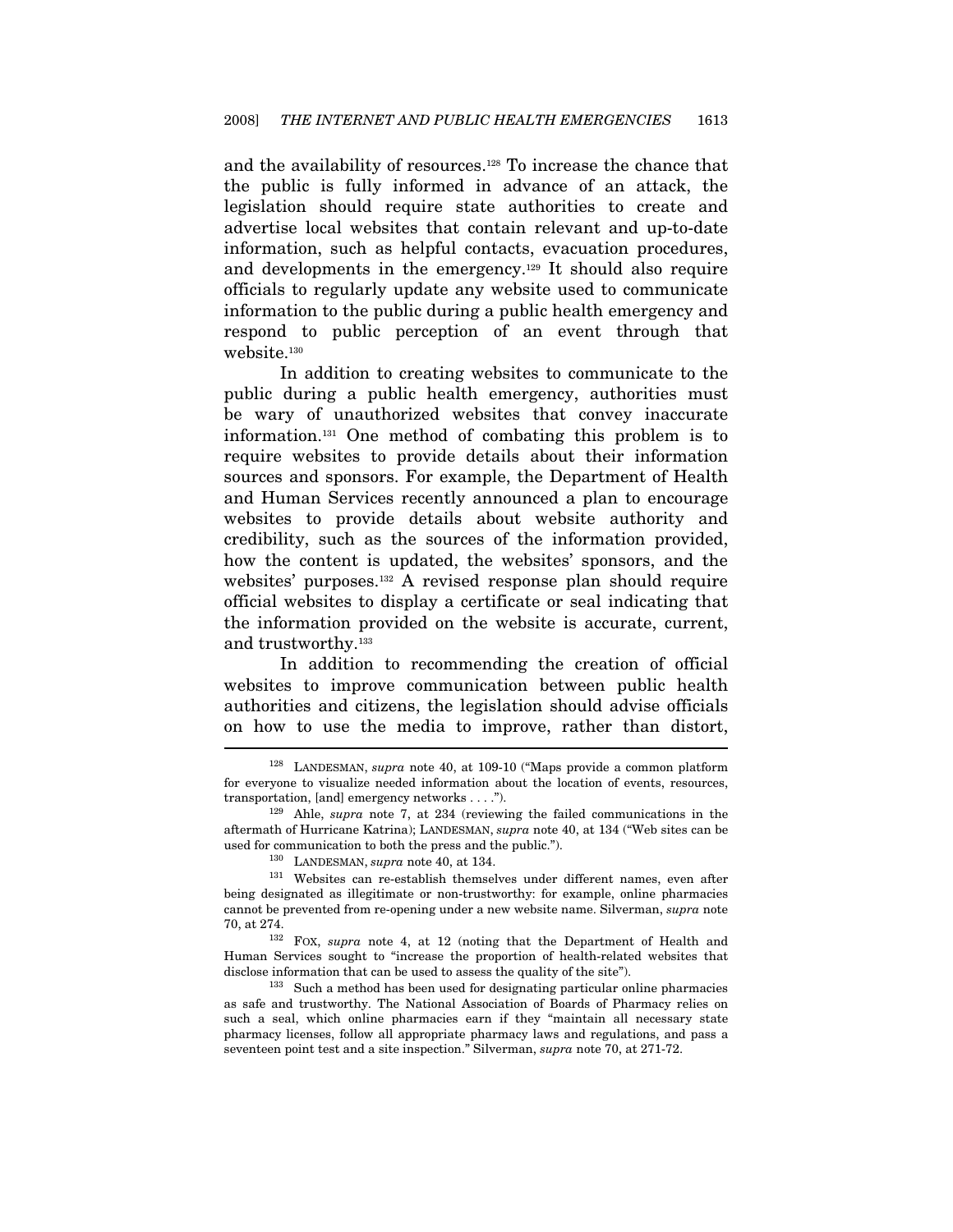communication.134 Considering that many people obtain information either directly from the Internet or from active Internet users and that the Internet provides so many venues for sharing information, the Internet may be one of the best ways to use media channels during a response to a public health emergency.<sup>135</sup> The new response plan should instruct authorities to disseminate positive, factual, and clear messages through Internet media channels.136 The legislation should also require authorities to use the Internet to educate the public about safety precautions.137 Active Internet users, known to provide information to less-practiced users, would thus potentially play a significant role in educating others about emergencies over the Internet.138 An educated public could then participate in response efforts and provide support for healthcare workers and authorities.<sup>139</sup> Finally, the legislation should require authorities to test the effectiveness of Internet communication during times of non-emergency by practicing coordinated information releases.140

While establishing secure Internet sites would increase the chance that the public receives accurate information during emergencies,<sup>141</sup> a more aggressive approach to controlling information would be to intercept communications directly by restricting certain activities occurring over the Internet. To that end, the proposed legislation should grant public health officials authority to demand that website administrators correct any misleading or false information displayed on their websites.

The Illinois Pandemic Influenza Preparedness and Response Plan exemplifies a response plan that incorporates the Internet, recognizes the possible role of agencies, and  $\overline{\phantom{a}}$ 

 $134$  See LANDESMAN, supra note 40, at 156. The media can help issue warnings and Public Service Announcements instructing citizens how to protect themselves. Id. at 250-51.<br><sup>135</sup> See supra Part II.A-B.<br><sup>136</sup> LANDESMAN, supra note 40, at 133-34.<br><sup>137</sup> Id.

<sup>138</sup> See HORRIGAN, supra note 2, at 8 (establishing that people rely on active Internet users for news). In fact, the "rumors" that were spread during the SARS outbreak in China were accurate pieces of news. Farrell, supra note 63, at 582-83.

<sup>139</sup> Ahle, supra note 7, at 243; see also Gostin, supra note 7, at 1167 (suggesting one way for community members to participate is to organize volunteers or circulate messages).  $140$  Ahle, *supra* note 7, at 240 (advocating that a communications plan "be

tested and practiced prior to a pandemic to ensure that it is effective").<br><sup>141</sup> LANDESMAN, *supra* note 40, at 134 (suggesting that websites be used to

deliver messages to the media and the public during emergencies).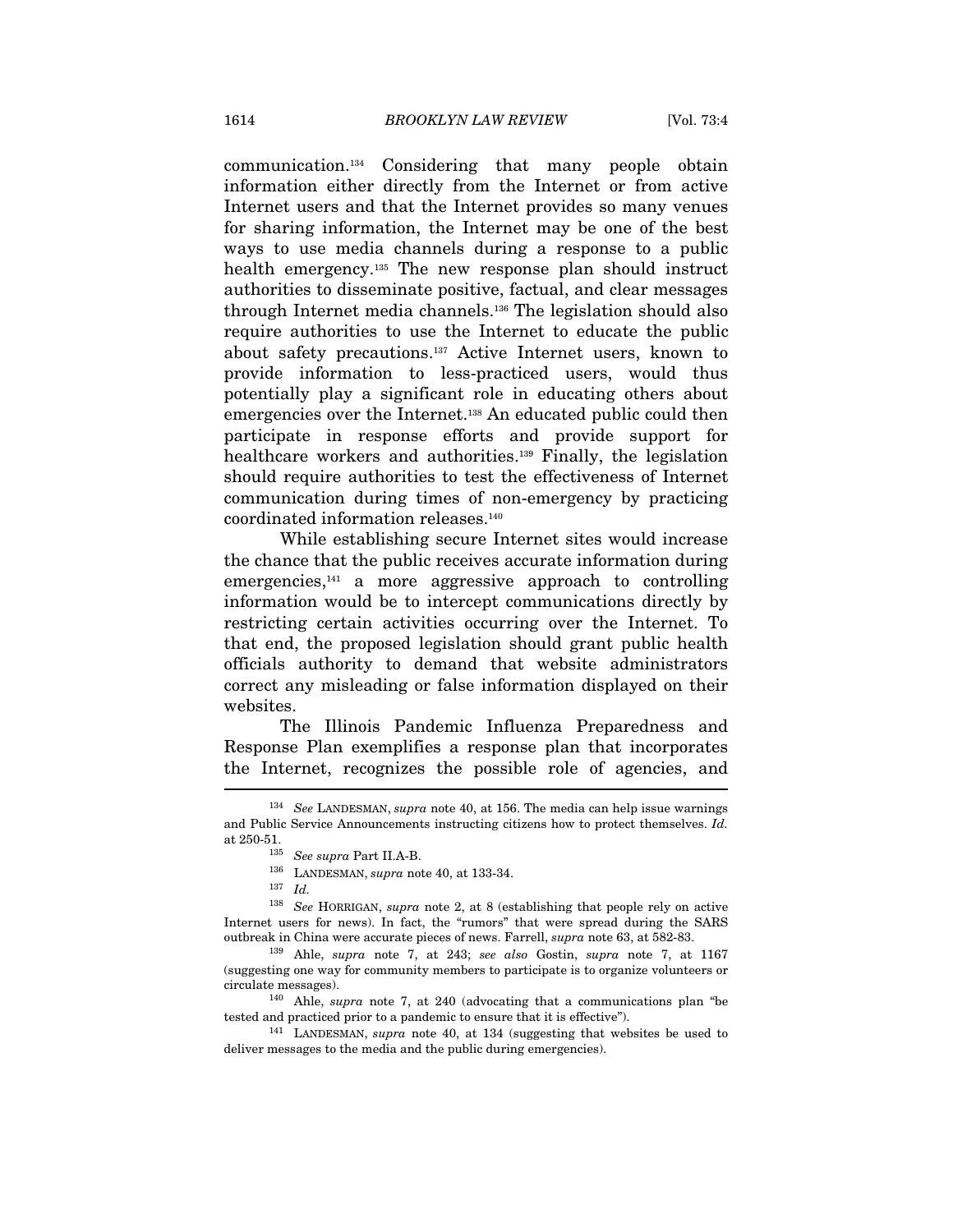provides a clear communication strategy.142 The plan relies on state and local websites to provide information to the public.143 It also enlists the help of several state agencies, including the Illinois Department of Human Services and the Office of the Attorney General.144 The plan's communication strategy involves educating the media and the public about risks and responses during an emergency, conducting drills to assess communications, and addressing the needs of specific populations, such as the disabled, that might have special needs for obtaining information.145 Legislators should follow Illinois's example by enacting a comprehensive response plan that utilizes modern communication systems and agency expertise.

#### C. Responding to Objections

Legislation that aims to regulate information dissemination is sure to raise objections. Aggressive regulation of Internet content is particularly controversial because it implicates individual liberties, blurs the line between state and federal authority, and challenges certain U.S. policy objectives. Nevertheless, Internet regulation in the face of a public health emergency can be defended against these potential objections.

#### 1. Constitutional Objections

If states or the federal government adopt regulations that restrict information sharing over the Internet, a significant concern would be whether such regulations interfere with individual liberties. Internet regulatory authority has been granted to federal agencies such as the Federal Trade Commission and the U.S. Department of Commerce Bureau of Export Administration.146 Nevertheless, there is an ongoing debate surrounding Internet regulation, weighing public safety and security concerns against privacy, free trade, and free speech interests.147 Arguments in favor of regulating the Internet to protect individual interests, such as shielding

<sup>&</sup>lt;sup>142</sup> Ahle, *supra* note 7, at 229-30, 232.<br><sup>143</sup> Id. at 232. The plan also suggests running rumor control hotlines. Id.

 $144$  *Id.* at 230.

<sup>145</sup> Id. at 232.<br>
146 Hiller & Cohen, supra note 110, at 26, 41, 96-98.<br>
147 Id. at 25-26, 41-42, 95-98.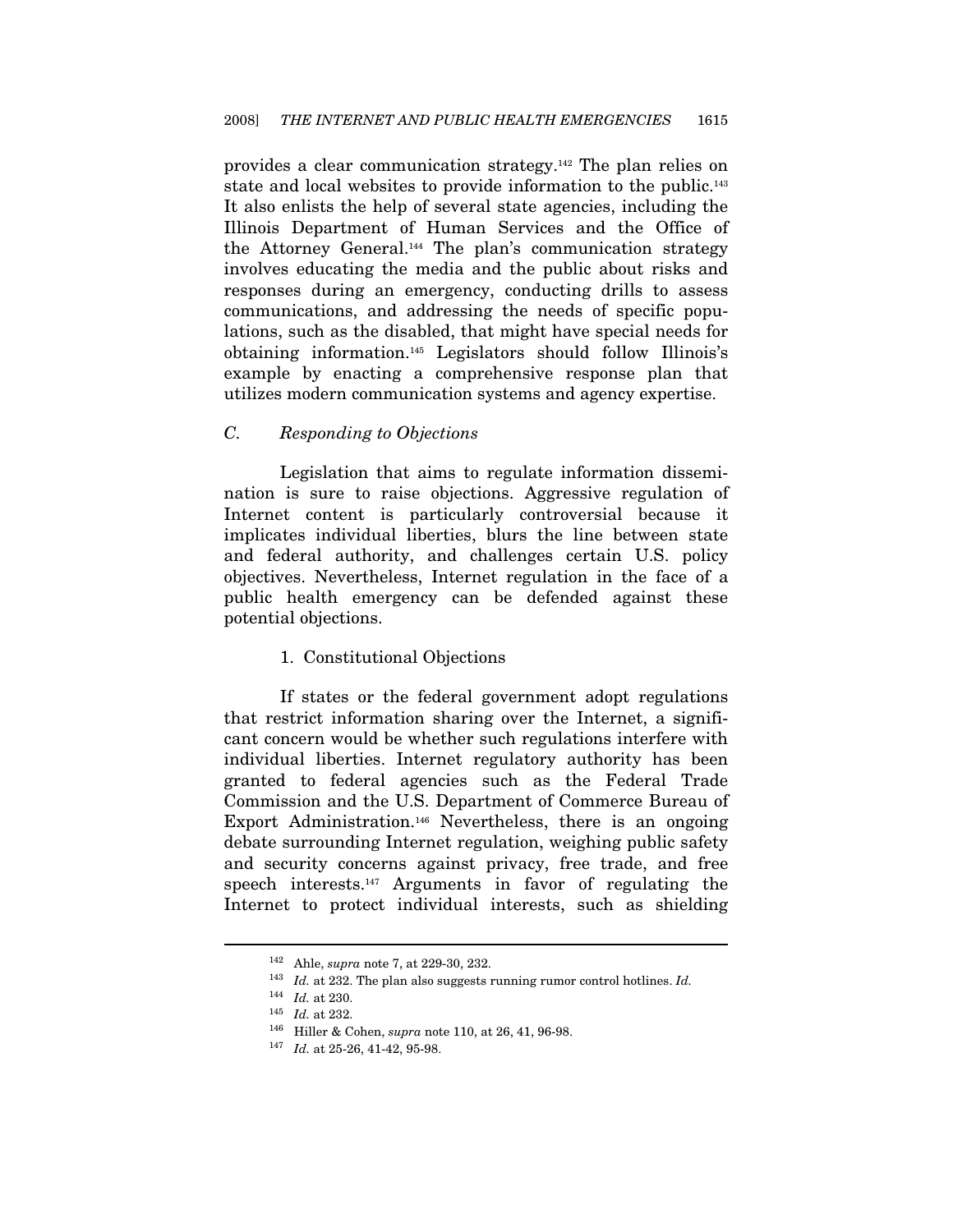minors from obscene materials and keeping personal identification information secure, have been asserted against arguments in favor of an unregulated Internet made by industry and political groups.148

For the most part, the Internet enjoys the same strict level of First Amendment protection given to newspapers, magazines, and books.149 The Supreme Court has recognized the value of protecting website content in the interest of free expression.150 This recognition suggests that Internet regulation implicates highly valued constitutional rights.151 If the proposed legislation is challenged on First Amendment grounds, the government should emphasize that individual rights are not limitless.152 Under First Amendment law, freedom of speech is limited by content because not all forms of speech are protected.153 Political speech, or the expression of ideas, receives the most protection, while commercial speech, such as advertising, receives less protection.154 Speech that endangers the public is not protected by the First Amendment.155 Therefore, speech over the Internet that creates chaos and confusion by

implicated are the First Amendment freedom of speech and the Fourth Amendment

protection against search and seizure. HILLER & COHEN, *supra* note 110, at 166.<br><sup>152</sup> WING ET AL., *supra* note 1, at 664 ("Even speech, perhaps the most closely protected constitutional right, can be subject to regulation or even prohibited altogether if the government's purpose is 'compelling' and the means for achieving that purpose are 'sufficiently tailored.'").<br>
<sup>153</sup> HILLER & COHEN, *supra* note 110, at 50.<br>
<sup>154</sup> *Id.* Electronic speech, or speech that occurs on the Internet, includes the

display of words and images, website addresses, domain names, and software code. A crucial difference between electronic speech and traditional speech is that millions of users around the world have access to the former. Id. at 49. Regardless of this distinction, any regulation affecting the expression of an opinion or idea is subject to strict scrutiny and will often be found unconstitutional. Id. at 50.

 $155$  *Id.* at 50 (offering the act of "shouting 'Fire!' in a crowded theater" as an example of speech that "presents a clear and present danger").

<sup>148</sup> See id. at 25-26, 98.

<sup>149</sup> KENNETH C. CREECH, ELECTRONIC MEDIA LAW AND REGULATION 56, 412 (5th ed., 2007) ("The Internet is treated more like the print media, with full First Amendment protection, not like broadcast media with limited freedoms."). Censoring a news story is only permitted under rare circumstances. Marjorie A. Shields, Annotation, First Amendment Protection Afforded to Web Site Operators, 30 A.L.R. 6th 299, § 2 (2008).

 $^{150}\,$  See Reno v. Am. Civil Liberties Union, 521 U.S. 844, 885 (1997) (rejecting the argument that failure to regulate obscene materials over the Internet will drive users away and stunt Internet growth); see also SABLEMAN, supra note 1, at 247 (noting that the Supreme Court upheld the lower court's decision finding the Communications Decency Act unconstitutional in part because of how highly society values free expression). 151 For example, in fighting cybercrime, two constitutional rights that are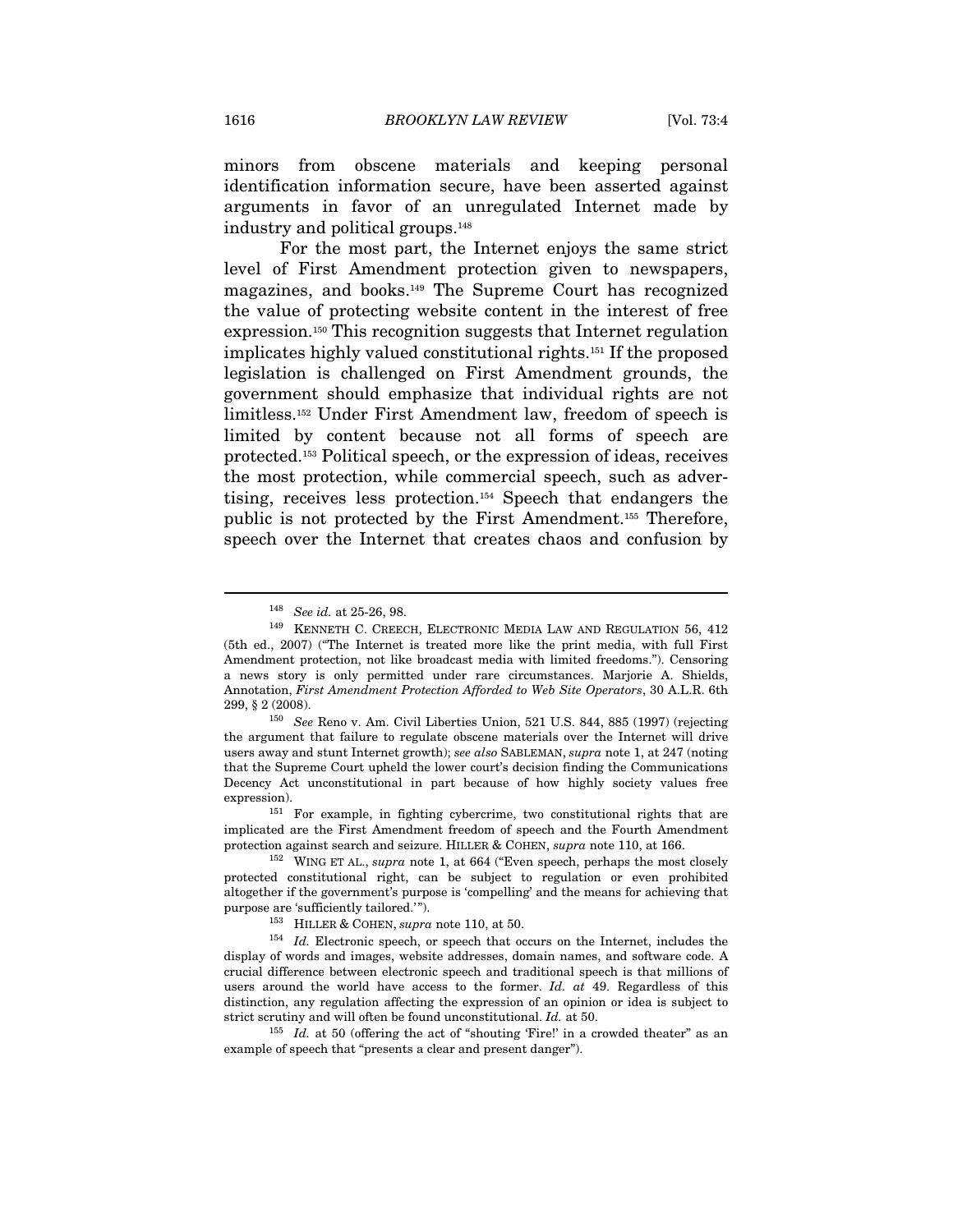misinforming the public during an emergency is not entitled to First Amendment protection.

In response to this argument, Internet bloggers and other free speech advocates may counter that their speech expresses their views about the credibility of public health threats or the effectiveness of the government's response and is thus entitled to the constitutional armor typically provided for political speech.156 In addition, extreme proponents of this view may emphasize the need to preserve individual freedoms even if public health is compromised or negatively impacted, arguing that to infringe such freedoms is almost never necessary or worthwhile.<sup>157</sup>

The government should then counter that freedom of speech, in addition to being limited by content when the speech endangers the public, is limited by the balancing of individual and public interests.158 Specifically, the government should argue that it is entitled to regulate freedom of speech when such regulation will serve a substantial state interest and such regulation is no more restrictive than necessary to further that interest.159 In other words, the individual right to free speech is limited by state interests in protecting public health during an emergency.

Individual liberties are often implicated in public health law.160 The Supreme Court has consistently recognized that

 $\overline{a}$ 

(2006-2007). 158 A regulation furthering substantial governmental interests can trump protection of individual freedoms if limits placed on individual freedoms are no more restricting than necessary. United States v. O'Brien, 391 U.S. 367, 377 (1968).<br><sup>159</sup> Id. ("[A] government regulation is sufficiently justified if it is within the

<sup>156</sup> See, e.g., Zieper v. Metzinger, 474 F.3d 60, 63 (2d Cir. 2007); Planned Parenthood of Columbia/Willamette, Inc. v. Am. Coalition of Life Activists, 290 F.3d 1058, 1093 (9th Cir. 2002); see also HILLER & COHEN, supra note 110, at 50. 157 See Annas, supra note 36, at 321. Annas also cautions against treating

Americans as enemies rather than as people in need of protection: "Ignoring or marginalizing human and constitutional rights, and treating Americans themselves as suspects or actual enemies, is counterproductive and dangerous in itself . . . ." Id. Some experts contend that the public has a right to know the details of a crisis regardless of the potential panic that might ensue. Such experts claim that information should only be withheld on specific grounds, such as in the event that an undercover official's identity would be revealed and such individual's safety compromised. Josh Meyer, Media Responsibility During a Terrorist Attack, 38 CASE W. RES. J. INT'L L. 581, 585-86

constitutional power of the Government; if it furthers an important or substantial governmental interest; if the governmental interest is unrelated to the suppression of free expression; and if the incidental restriction on alleged First Amendment freedoms is no greater than is essential to the furtherance of that interest.").  $160 \text{ For example, the public health interest of protecting a population against }$ 

disease outbreak may outweigh an individual preference to not be vaccinated. See Jacobson v. Massachusetts, 197 U.S. 11, 29 (1905); see also Roe v. Wade, 410 U.S. 113,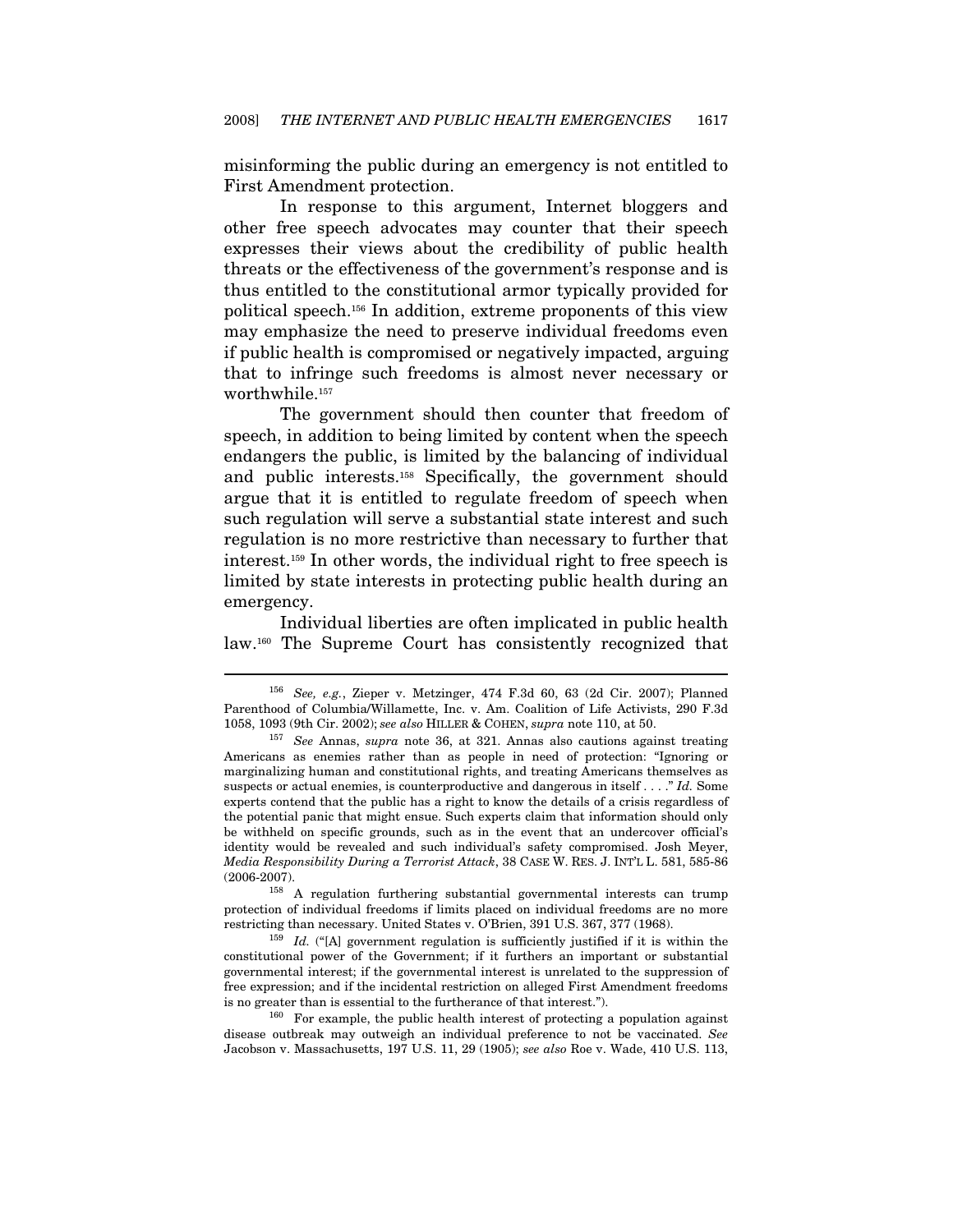individual rights are not absolute and must be weighed against the need to protect the public.161 In Jacobson v. Massachusetts, the Supreme Court explained that liberty may be limited for the common good of public safety.162 Public health law has built upon this compromise between individual interests and public health,163 and the Supreme Court has continued to balance individual interests and the common good in more recent cases. For example, in Roe v. Wade the Court cited Jacobson for the proposition that individual rights are limited by state interests in protecting health.164

In the context of an emergency, it is sometimes necessary to regulate speech that puts public safety at risk.165 Speech that contradicts authorities' safety messages may endanger public welfare by confusing the public or by rousing public opposition to necessary, protective measures taken during a public health emergency.166 Correcting false information and ensuring the dissemination of accurate information by monitoring Internet content would further the state interest of responding successfully to an emergency and keeping the public safe.167 Ensuring that information on the Internet is accurate may also improve agencies' understanding of the crisis and their communication with one another.168 It may help

allowing the state board of health to require vaccination when the plaintiff failed to establish that he was not fit for vaccination.  $Id$ . at 36-37.

<sup>163</sup> WING ET AL., supra note 1, at 59.<br><sup>164</sup> Roe, 410 U.S. at 154-55. <sup>165</sup> See HILLER & COHEN, supra note 110, at 50; see also United States v. Sutcliffe, 505 F.3d 944, 961 (9th Cir. 2007) (explaining that bodily threats defendant made over the Internet were not protected by the First Amendment because they were

explicit and displayed defendant's intent to harm others).<br><sup>166</sup> See, e.g., Zieper, 474 F.3d at 70 (granting qualified immunity to federal agents who requested a website administrator to remove content that could cause a riot). 167 See supra Part III.B.2. 168 See supra Part III.B.

<sup>150 (1973) (</sup>identifying the state's interest in ensuring safety of the mother and

protecting the life of the fetus). 161 Jacobson, 197 U.S. at 29 ("[I]n every well-ordered society charged with the duty of conserving the safety of its members the rights of the individual in respect of his liberty may at times, under the pressure of great dangers, be subjected to . . . restraint . . . as the safety of the general public may demand."). For an example of a state court following suit, see Hyatt v. Commonwealth, 72 S.W.3d 566, 574 (Ky. 2002) (allowing publication of information on Internet sex offender registries for the purpose of protecting the public and noting that "neither the federal nor the state constitution prohibited the disclosure of such information when the public health or safety is involved"). In 2000, the Kentucky General Assembly also extended its notification requirement of sex offenders to include Internet sites that posted the photographs and addresses of convicted sex offenders. See Hyatt, 72 S.W.3d at 570.<br><sup>162</sup> Jacobson, 197 U.S. at 29. In Jacobson, the Supreme Court upheld a statute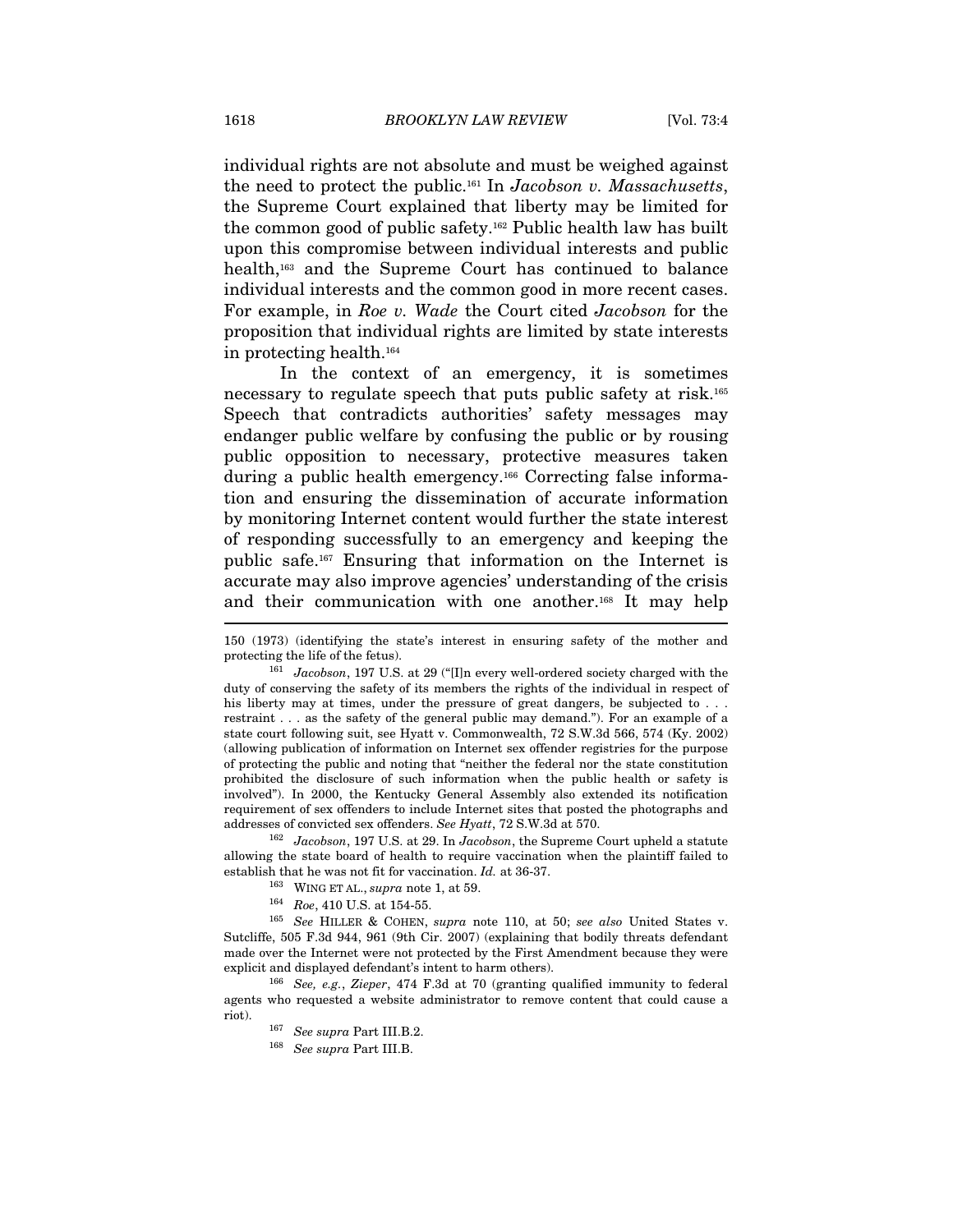individuals understand how agencies are responding to the emergency,<sup>169</sup> which in turn would help establish trust in state and federal government, a crucial factor to combating chaos during an emergency.170 In the context of an infectious disease outbreak, consistent information from all media sources would educate citizens about what preventive steps to take, which would consequently slow or even stop the spread of the disease.<sup>171</sup>

In addition to highlighting limitations to freedom of speech, the government could justify interference with information dissemination by arguing that while regulation of content itself may be controversial, regulation of the way in which it is delivered is permissible.<sup>172</sup> Under the proposed legislation, speech would only be curtailed within the context of a public health emergency. Furthermore, unlike China's actions during the SARS outbreak, the regulations would not completely silence websites or Internet factions.173 Instead, interference would be minimal, with an aim to clarify or correct false or misleading information concerning an emergency.<sup>174</sup> Clarifying information over the Internet is much less restrictive than banning websites from sharing information.<sup>175</sup>

<sup>169</sup> MODEL STATE EMERGENCY HEALTH POWERS ACT § 701 (Ctr. for L. & the Pub. Health at Georgetown and Johns Hopkins Univs., Draft, Dec. 21, 2001), available at http://www.publichealthlaw.net/MSEHPA/MSEHPA2.pdf.; see also supra Part I. 170 Joseph Barbera et al., Large-Scale Quarantine Following Biological

Terrorism in the United States: Scientific Examination, Logistic and Legal Limits, and Possible Consequences, 286 JAMA 2711, 2716 (2001) ("A well-informed public that perceives health officials as knowledgeable and reliable is more likely to voluntarily comply with actions recommended to diminish the spread of the disease. Effective information dissemination would work to suppress rumors and anxiety and enlist community support."). Providing detailed guidance such as how to behave in the aftermath of a public health emergency will ensure much-needed public confidence during a time of heightened attention from the media. Id.

 $171$  See, e.g., id. (seeking to "inform[] the public through multiple appropriate channels of the nature of the infectious disease and the scope of the outbreak, provide[] behavioral guidelines to help minimize spread of illness, and convey[] details about

how to get prompt access to effective treatment").<br>
<sup>172</sup> See HILLER & COHEN, supra note 110, at 67.<br>
<sup>173</sup> See supra Parts II.C, III.B.1. See generally Farrell, supra note 63 (providing an overview of China's response to the SARS outbreak and an in-depth

 $^{174}\,$  See supra Part III.B.2. 175 In fact, states should encourage websites to share information about emergencies within proper guidelines. After all, the media is frequently the best source of information for the authorities working on the problem, and the Internet can be used as yet another channel through which the media can disseminate information. See supra Part III.B.2; see also Meyer, supra note 157, at 582-83.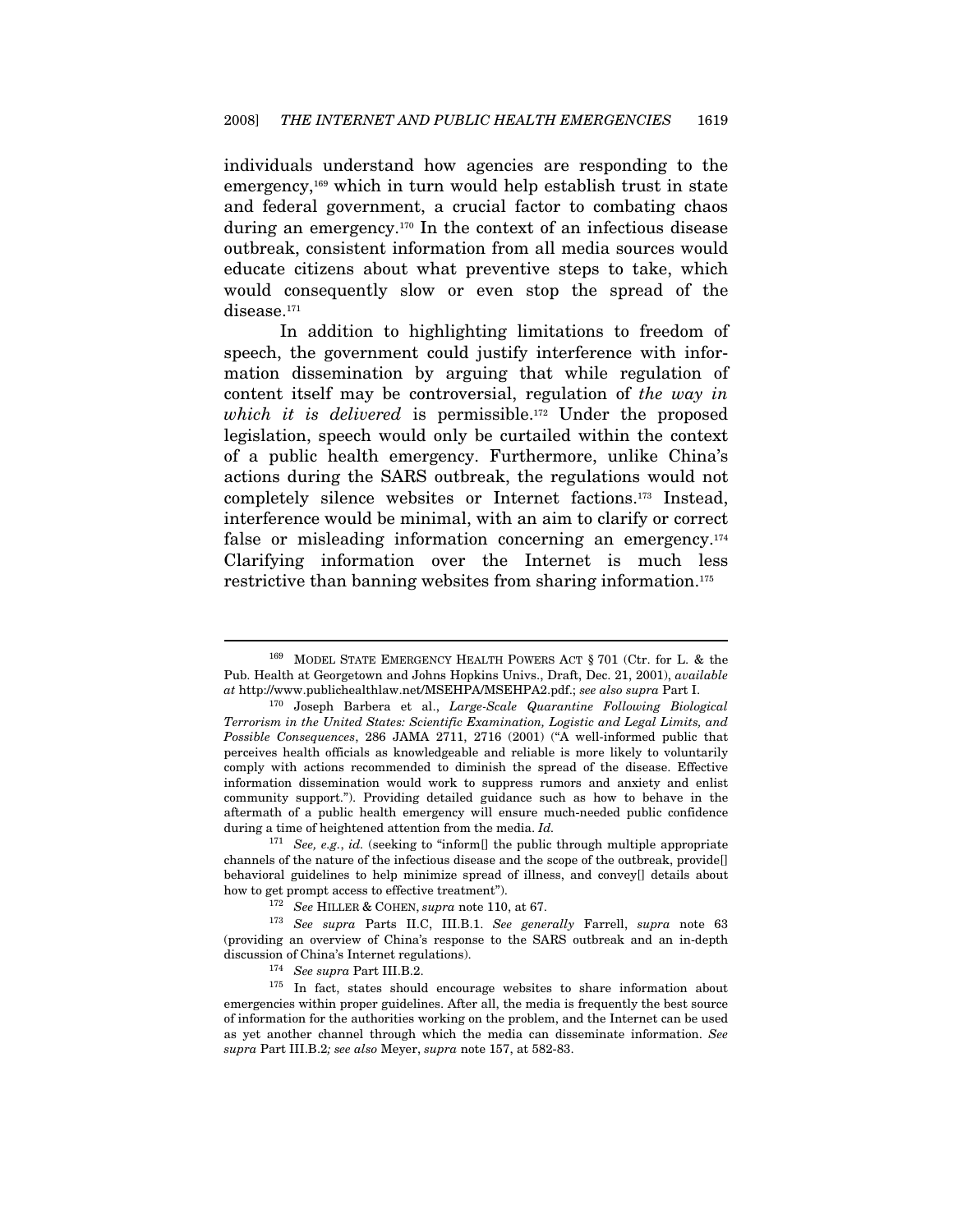1620 BROOKLYN LAW REVIEW [Vol. 73:4

In addition to defending the legislation against First Amendment challenges by arguing that public safety interests outweigh individual interests in freedom of speech in the context of a public health emergency, the government could also use various political tools to ease concerns that the legislation may infringe individual freedoms.176 For example, the legislation could incorporate procedural due process measures<sup>177</sup> to gain the public's trust by demonstrating the government's respect for individual rights.178 Specifically, if states impose regulations that restrict websites' content or allow authorities to interfere with the content of such websites, such regulations should also provide a process by which the site administrator is notified of the purposes of imposed restrictions. The regulations should provide an opportunity for the site administrator and other interest groups to seek judicial review of restrictions placed on the site. The legislation should also place constraints on authorities to prevent overreaching into the realm of individual liberties.179

#### 2. Federalism Concerns

While states can regulate commerce occurring within their own territories, they must refrain from interfering with the federal government's domain of interstate commerce.180 The Dormant Commerce Clause bars states from regulating interstate commerce "even in the absence of preemptive federal legislation under the commerce clause."181 If state regulation of the Internet significantly burdens interstate commerce, it

 $176$  States should make use of "the democratic process, checks and balances, clear criteria for decision-making, and judicial procedures designed to control the abuse % of power by governmental agencies." Gostin, supra note 7, at 1161.<br><sup>177</sup> Procedural due process provides litigants with notice of the proceedings

and an opportunity to be heard. Murray's Lessee v. Hoboken Land & Improvement Co., 59 U.S. 272, 280 (1856) (explaining that due process includes "regular allegations, opportunity to answer, and a trial according to some settled course of judicial proceedings"); see also KATHLEEN M. SULLIVAN & GERALD GUNTHER, CONSTITUTIONAL LAW 468 (15th ed. 2004) ("[C]oncepts of notice and hearing have been at the core of due

process from the beginning.").<br><sup>178</sup> Gostin, *supra* note 7, at 1166.<br><sup>179</sup> Id. at 1165 (recommending that "clear criteria" be required for public health agencies' exercise of power).<br><sup>180</sup> United States v. Lopez, 514 U.S. 549, 558-59 (1995) (identifying three

categories that Congress can regulate when exercising its commerce power: the use of channels of interstate commerce, the instrumentalities of interstate commerce, and activities substantially related to interstate commerce); see also HILLER & COHEN, supra note 110, at 12.

<sup>&</sup>lt;sup>181</sup> SULLIVAN & GUNTHER, supra note 177, at 111. See supra Part III.A.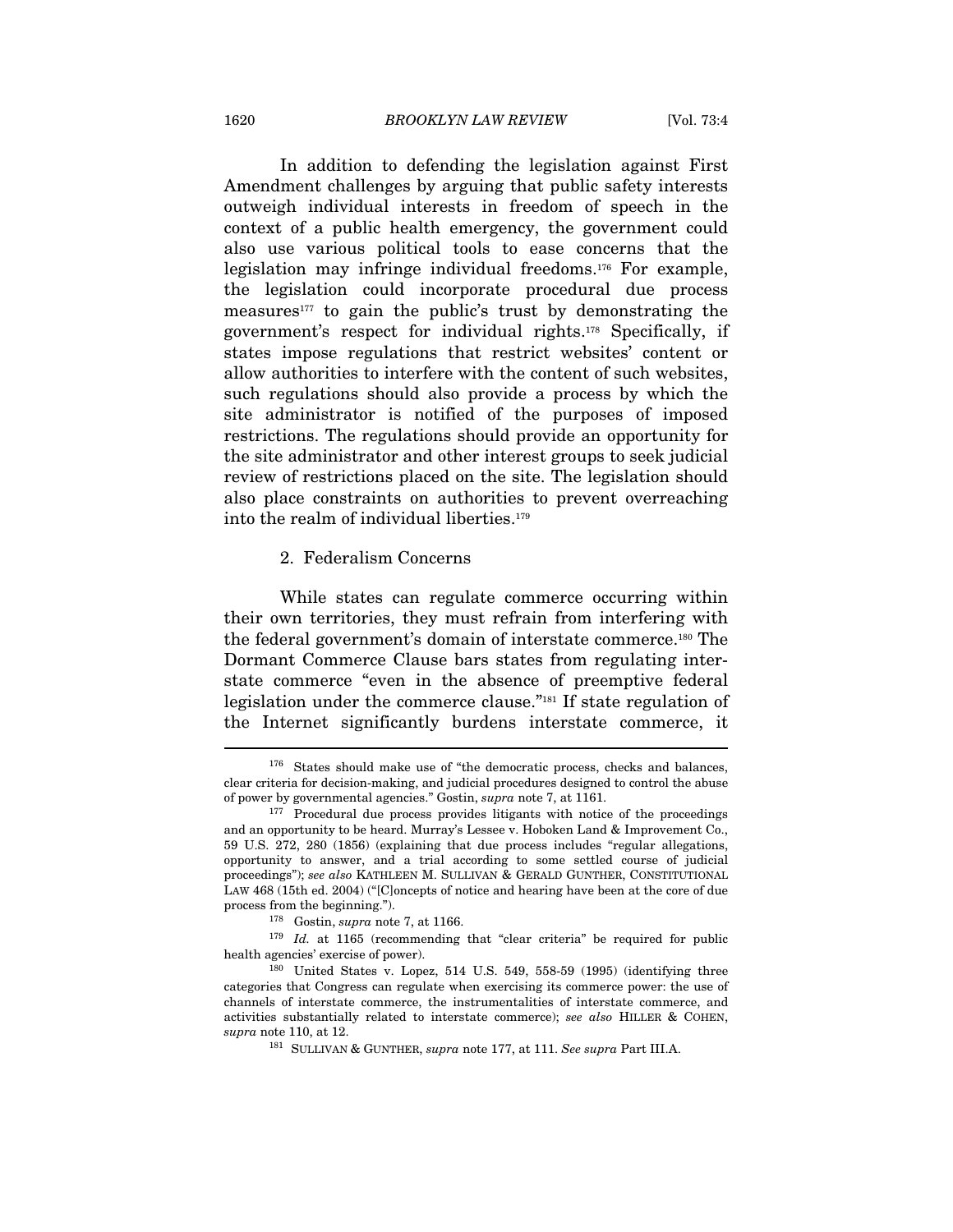would likely be unconstitutional.<sup>182</sup> Since almost any regulation of the Internet would burden interstate commerce, the power to write and enforce Internet regulations can be expected to lie within the realm of the federal government's exclusive jurisdiction.183 Consequently, parties to cases involving Internet regulations often assert arguments that the Internet functions as a tool for interstate commerce.184 Indeed, courts have found that state laws regulating individuals' communication over the Internet violate the Commerce Clause of the Constitution because they regulate citizens in several states.<sup>185</sup> In American Library Association v. Pataki, the Southern District Court of New York expressed concern that allowing a New York law to control certain Internet communication would unnecessarily burden interstate commerce and would result in the state controlling acts that were not occurring within its jurisdiction.186 The court opined that regulation of the Internet should be delegated to federal control because state regulation would subject users to inconsistent laws.187 Nevertheless, other courts have upheld the constitutionality of state Internet regulations, finding that the burdens they place on interstate

<sup>182</sup> See PSINET, Inc. v. Chapman, 167 F. Supp. 2d 878, 880, 891 (W.D. Va. 2001) (statute regulating distribution of obscene materials to minors placed burden on interstate commerce because website administrators could not "limit access to online materials by geographic location"); Cyberspace Commc'ns, Inc. v. Engler, 142 F. Supp. 2d 827, 830-31 (E.D. Mich. 2001) (holding that a statute prohibiting dissemination of obscene materials to minors exceeded the state's authority because it attempted to regulate commerce occurring beyond its borders); Am. Library Ass'n v. Pataki, 969 F. Supp. 160, 169 (S.D.N.Y. 1997) (New York statute prohibiting Internet users from sending explicit images to minors via e-mail unconstitutionally subjected citizens of other states to New York law and placed a burden on interstate commerce that outweighed the local interest in protecting minors).<br><sup>183</sup> See Am. Library Ass'n., 969 F. Supp. at 173 ("The inescapable conclusion is

that the Internet represents an instrument of interstate commerce, albeit an innovative one; the novelty of the technology should not obscure the fact that regulation of the Internet impels traditional Commerce Clause considerations."). Given that the Internet does not have any geographic boundaries, a user's actions might subject that individual to suit in other jurisdictions. See Sableman, supra note 1, at 240 (giving the example of an Internet advertiser, who may be subject to suit wherever the Internet is available).<br><sup>184</sup> HILLER & COHEN, *supra* note 110, at 12. See Am. Library Ass'n., 969 F.

Supp. at 161 (plaintiff argued that a prohibition against distributing obscene materials violated the Commerce Clause); Ferguson v. Friendfinders, Inc., 115 Cal. Rptr. 2d 258, 261 (Cal. Ct. App. 2002) (businesses accused of sending misleading, unsolicited e-mails argued that state regulation of the Internet violated the Commerce Clause).<br><sup>185</sup> Am. Libraries Ass'n, 969 F. Supp. at 181 (advising that "[r]egulation [of the

Internet] by any single state can only result in chaos, because at least some states will likely enact laws subjecting Internet users to conflicting obligations"). 186 Id. at 169. 187 Id. at 181.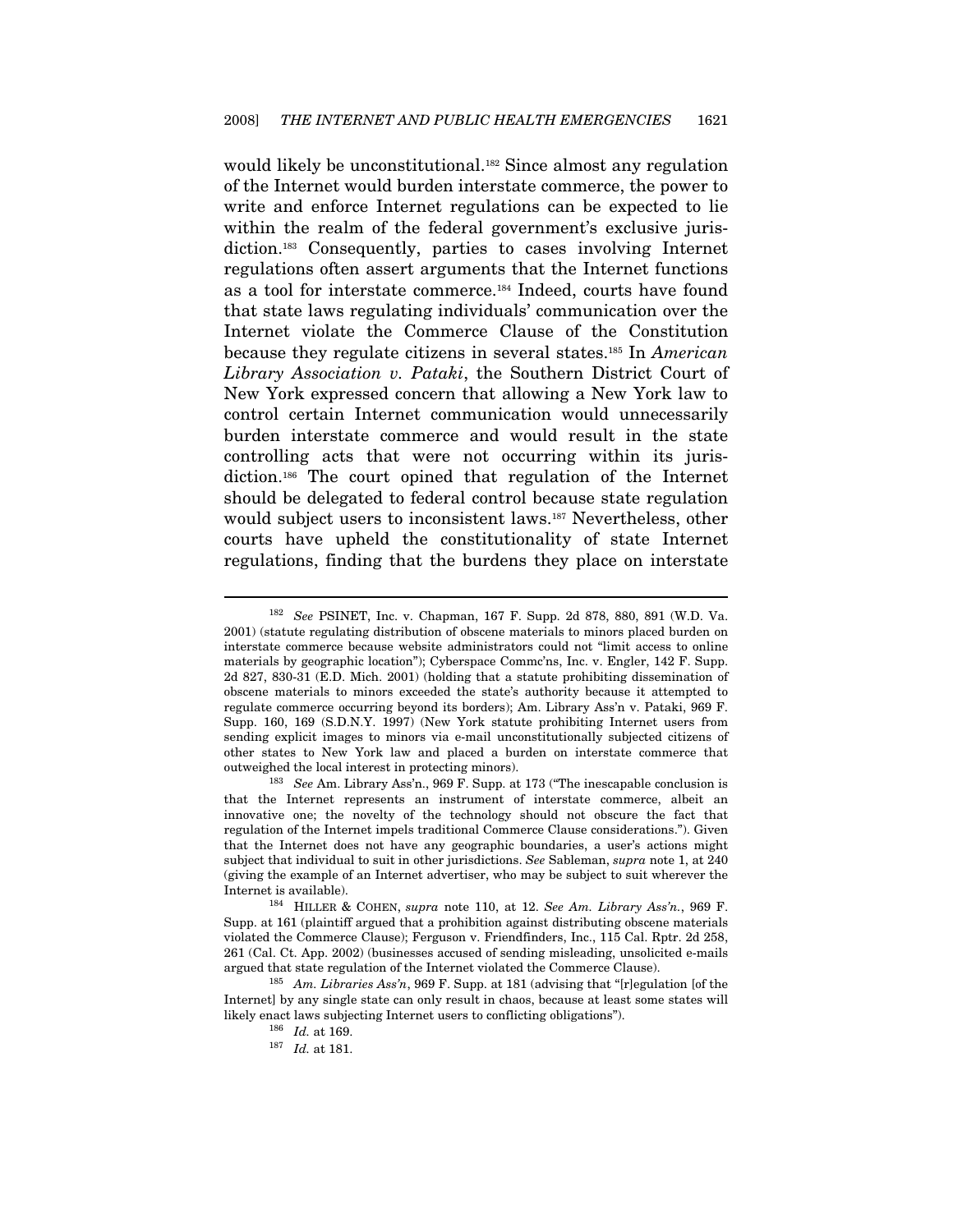commerce are insignificant when viewed in light of the local interests that such statutes serve.188 Therefore, if the legislation is challenged on Dormant Commerce Clause grounds, the government should argue that the burden placed on interstate commerce is insignificant considering that the legislation would only impose regulations in the context of a public health emergency and for the purpose of protecting public welfare.

#### 3. Policy Conflicts

Yet another objection to restricting Internet content is that the United States has demonstrated an unwavering commitment to the free flow of information over the Internet.189 Proposed legislation, such as the Global Internet Freedom Act ("GIFA")<sup>190</sup> and the Global Online Freedom Act ("GOFA"),<sup>191</sup> demonstrates our nation's commitment to maintaining freedom of speech over the Internet. The GIFA includes congressional findings that protection of speech over the Internet is crucial to combating repression and to preserving fundamental rights of free societies.192 GOFA findings similarly associate speech over the Internet with basic human rights.193 In fact, the United States already limits interception of information communicated over the Internet through legislation and law enforcement.194 On the other hand, the goals identified in the National Strategy to Secure Cyberspace ("NSSC") declare that measures must be taken to increase the security of the information

<sup>188</sup> See, e.g., People v. Hsu, 99 Cal. Rptr. 2d 184, 190-91 (Cal. Ct. App. 2000) (holding that a statute furthering a state's compelling interest in protecting minors from obscene materials did not place a significant burden on interstate commerce and noting that "[s]tatutes affecting public safety carry a strong presumption of validity").<br><sup>189</sup> See, e.g., Shields, *supra* note 149, § 2 ("Freedom of speech and of the press

rests on the assumption that the widest possible dissemination of information from diverse and antagonistic sources is essential to the welfare of the public.").<br><sup>190</sup> Global Internet Freedom Act, H.R. 2216, 109th Cong. § 3 (2005), available

at http://www.govtrack.us/congress/billtext.xpd?bill=h109-2216.<br><sup>191</sup> Global Online Freedom Act of 2007, H.R. 275, 110th Cong. § 101, available

 $at$ http://www.govtrack.us/data/us/bills.text/110/h/h275.pdf.  $$^{192}$$ Global Internet Freedom Act  $\S$  2.  $$^{193}$$ Global Online Freedom Act of 2007  $\S$  2 (acknowledging that free speech

over the Internet is protected in the Universal Declaration of Human Rights).<br><sup>194</sup> For example, the Electronic Communications Privacy Act limits the ability

to monitor or intercept communications using electronics and requires authorization before anyone can intercept or access messages. HILLER & COHEN, supra note 110, at 95. In addition, law enforcement must obtain subpoenas or warrants in order to search either stored or "real-time" electronic information. Id. at 167.